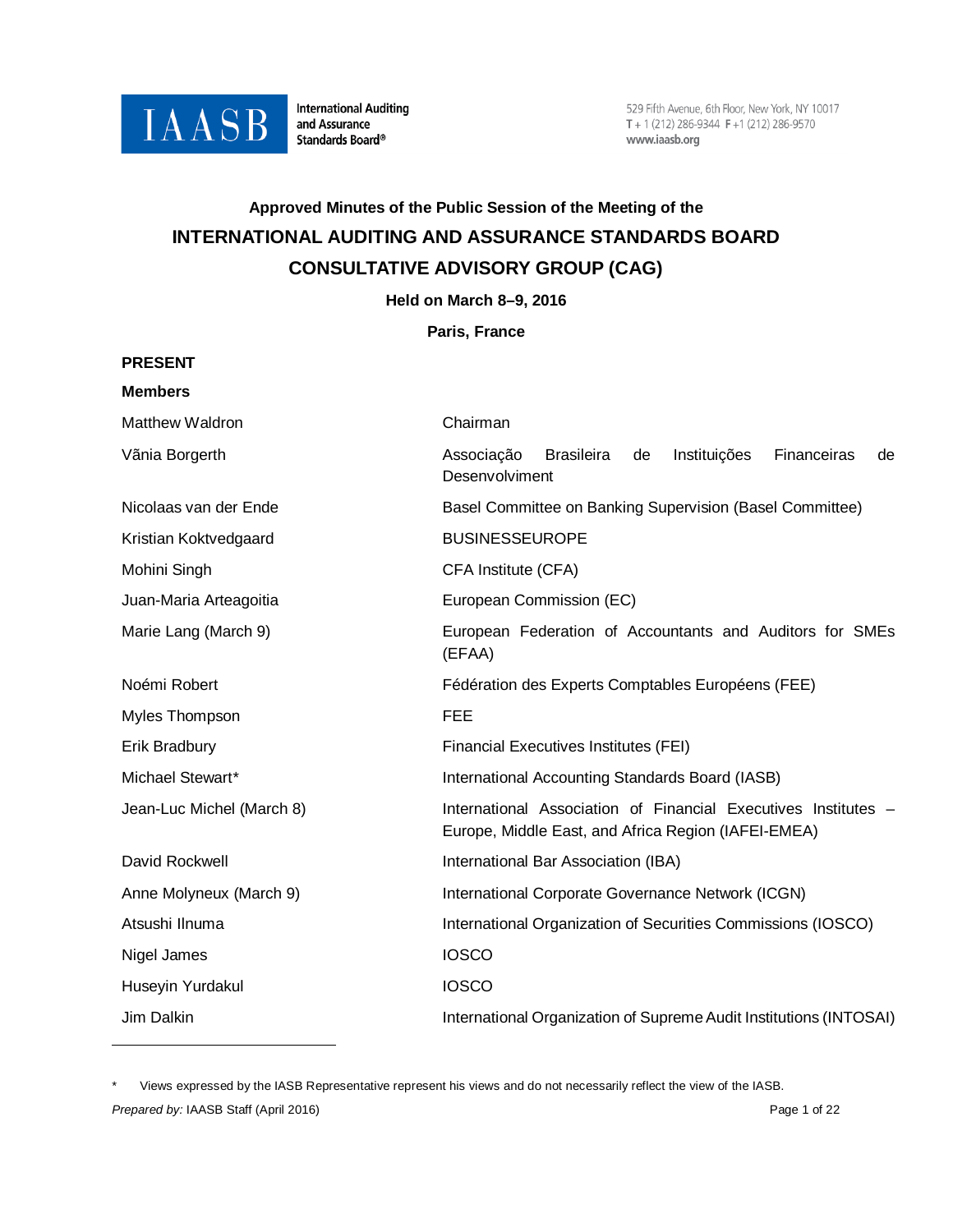#### Approved IAASB CAG Public Session Minutes – March 2016

| Mauro Bini               | International Valuation Standards Council (IVSC)                                            |
|--------------------------|---------------------------------------------------------------------------------------------|
| Jaseem Ahmed             | Islamic Financial Services Board (IFSB)                                                     |
| Kazuhiro Yoshii          | Japan Securities Dealers Association (JSDA)                                                 |
| Gaylen Hansen            | National Association of State Boards of Accountancy (NASBA)                                 |
| Lucy Elliott             | Organisation for Economic Cooperation and Development (OECD)                                |
| Irina Lopez              | World Bank (WB)                                                                             |
| Wei Meng                 | World Federation of Exchanges (WFE)                                                         |
| <b>Observers</b>         |                                                                                             |
| <b>Francis Nicholson</b> | Institute of Internal Auditors (IIA)                                                        |
| Dawn McGeachy-Colby      | International Federation of Accountant (IFAC) Small and Medium<br>Practices (SMP) Committee |
| Simon Bradbury           | International Monetary Fund (IMF)                                                           |
| <b>IAASB</b>             |                                                                                             |

| Prof. Arnold Schilder                                                        | <b>IAASB Chairman</b>                                       |
|------------------------------------------------------------------------------|-------------------------------------------------------------|
| <b>Chuck Landes</b>                                                          | <b>IAASB Deputy Chair</b>                                   |
| Robert Dohrer (Agenda Item B)                                                | IAASB Member and Working Group (WG) Chair                   |
| Fiona Campbell (Agenda Item C)                                               | IAASB Member and WG Chair                                   |
| Prof. Annette Köhler (Agenda Items F)                                        | IAASB Member and Drafting Team (DT) Chair                   |
| Rich Sharko (Agenda Items I)                                                 | IAASB Member and DT Chair                                   |
| Ron Salole (Agenda Item K)                                                   | <b>IAASB Member and WG Chair</b>                            |
| Merran Kelsall (Agenda Item K)                                               | IAASB Member and WG Chair                                   |
| James Gunn                                                                   | Managing Director of Professional Standards                 |
| Kathleen Healy                                                               | <b>IAASB Technical Director</b>                             |
| Beverley Bahlmann                                                            | <b>IAASB Deputy Director</b>                                |
| Nancy Kamp-Roelands                                                          | <b>IAASB Deputy Director</b>                                |
| Jasper van den Hout                                                          | IAASB Manager, Standards Development and Technical Projects |
| (Agenda<br><b>Brett</b><br>James<br>Item<br>$\vert$<br>(by<br>teleconference | <b>IAASB Senior Principal</b>                               |
| <b>Public Interest Oversight Board (PIOB)</b>                                | Michael Holm                                                |
| <b>APOLOGIES</b>                                                             |                                                             |
| <b>Members</b>                                                               |                                                             |
| Dr. Obaid Saif Hamad Ali Al Zaabi                                            | <b>Gulf States Regulatory Authorities (GSRA)</b>            |
|                                                                              | Page 2 of 22                                                |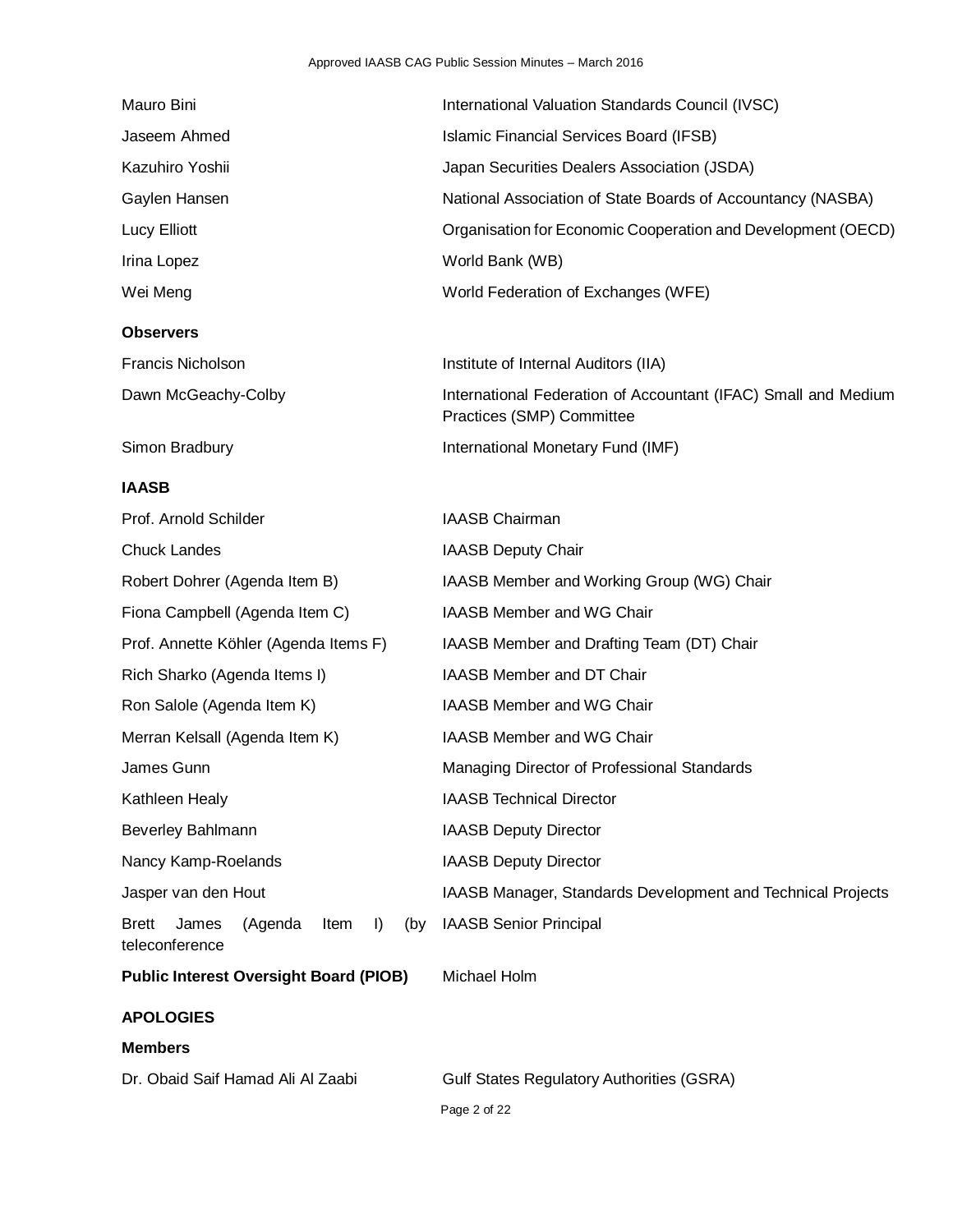| John Kuyers      | Information Systems Audit and Control Association (ISACA)    |
|------------------|--------------------------------------------------------------|
| Patricia Miller  | llА                                                          |
| William Hines    | International Actuarial Association (IAA)                    |
| Sanders Shaffer  | International Association of Insurance Supervisors (IAIS)    |
| Anusha Mohotti   | Sri Lanka Accounting and Auditing Standards Monitoring Board |
| <b>Observers</b> |                                                              |
| Norio Igarashi   | Japanese Financial Services Agency (JFSA)                    |
| Martin Baumann** | U.S. Public Company Accounting Oversight Board (PCAOB)       |

<span id="page-2-0"></span><sup>\*\*</sup> Views expressed by PCAOB Representative represent his views and do not necessarily reflect the view of the PCAOB Board or other Board members or staff.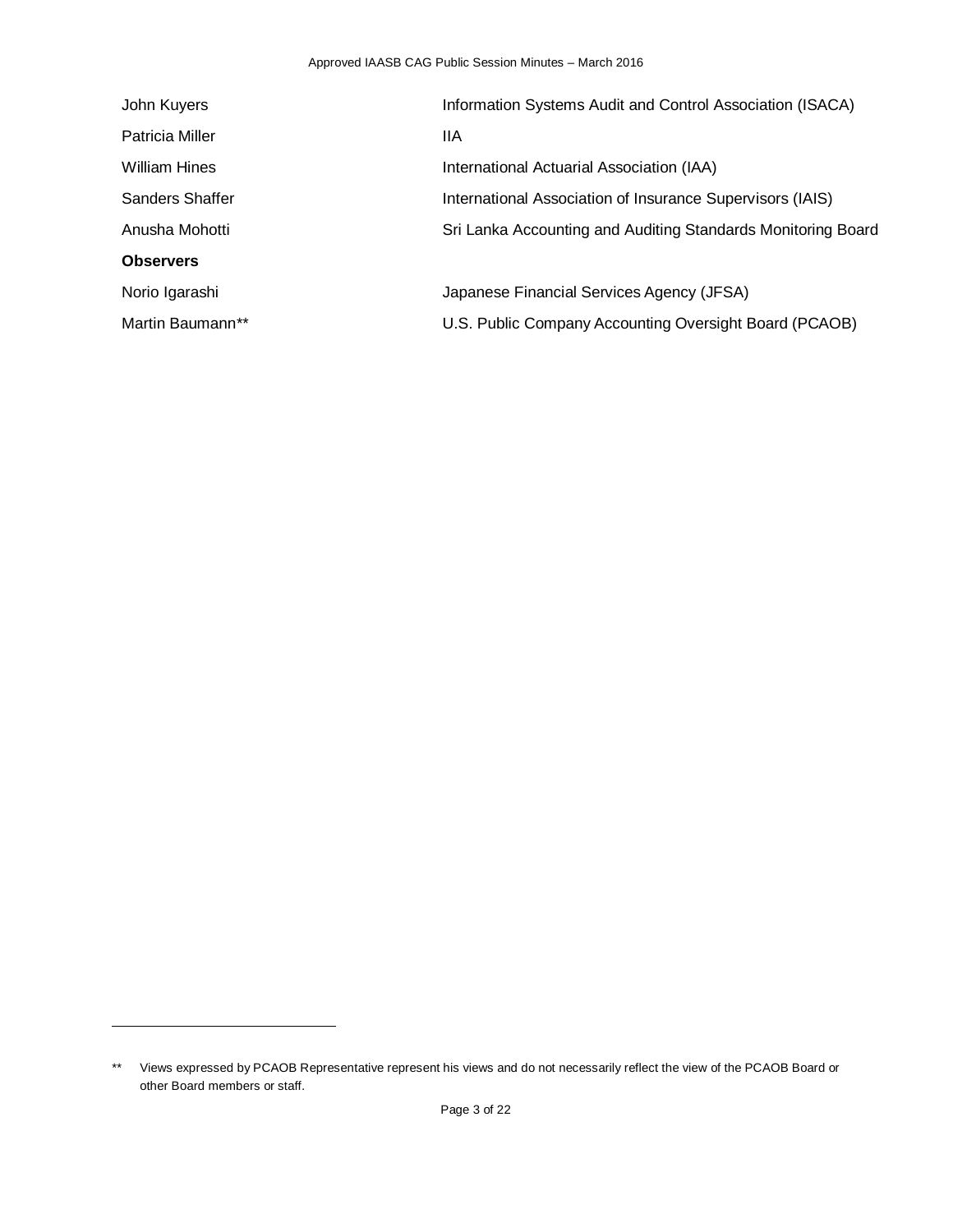### **March 8, 2016**[1](#page-3-0)

### **Welcome and Approval of Minutes of Previous Meetings (Items A and A.1)**

To *APPROVE* the minutes of the September 2015 CAG public session and the December 2015 CAG teleconference.

#### OPENING REMARKS

Mr. Waldron welcomed the Representatives and Observers, including new Representatives Ms. Meng (WFE – replacing Mr. Ku), Mr. E. Bradbury (FEI) and Mr. Nicholson (IIA), who replaces Ms. Miller this meeting.

Mr. Waldron also welcomed Mr. Holm from the PIOB as well as the IAASB Chairman and Deputy Chair, the IAASB TF and WG Chairs, and Staff as well as the observers.

#### MINUTES OF THE PREVIOUS MEETINGS

The minutes of the September 2015 meeting were approved as presented. The minutes for the December 2015 teleconference were approved subject to a change to clarify a remark from Mr. Yurdakul.

### **Data Analytics (Item B)**

 $\overline{a}$ 

To further *INFORM* Representatives' and Observers' about developments in data analytics that may impact international audit standard setting and *OBTAIN* views on the proposed way forward.

Mr. Dohrer introduced the topic, noting that the Data Analytics Working Group (DAWG) and Staff had been reaching out to various stakeholders to gather relevant information.

Mr. Dohrer explained that, to keep the International Standards on Auditing (ISAs) relevant, further consideration about how innovation in technology impacts the standards is important. He noted that the term "data analytics" is not used throughout the suite of ISAs nor is the concept described. As a result, in some cases, the use of data analytics work as audit evidence was being challenged by some regulators and audit oversight bodies. He added that further consideration would need to be given to whether and, if so, how to address the use of data analytics in practice within the ISAs, more than the references that currently exist referring to computer assisted audit techniques. Finally, Mr. Dohrer also explained that various challenges are faced by stakeholders relating to data analytics as an emerging area, including practical challenges related to using data, as well as risks that might need to be addressed during the standard-setting process.

The Representatives and Observers commented as follows:

• Mr. Thompson challenged the IAASB to consider whether and how these innovations in technology enhance audit quality. For example, he queried whether testing the whole population enhanced audit quality and whether that needed to be better articulated when describing audit quality. Mr. Dohrer agreed, and noted that firms were already using techniques that would likely enhance audit quality, but noted that the auditing standards had not been updated for these changes.

<span id="page-3-0"></span>The minutes present the discussions in the order that they were taken. This may not be the same as that indicated on the agenda.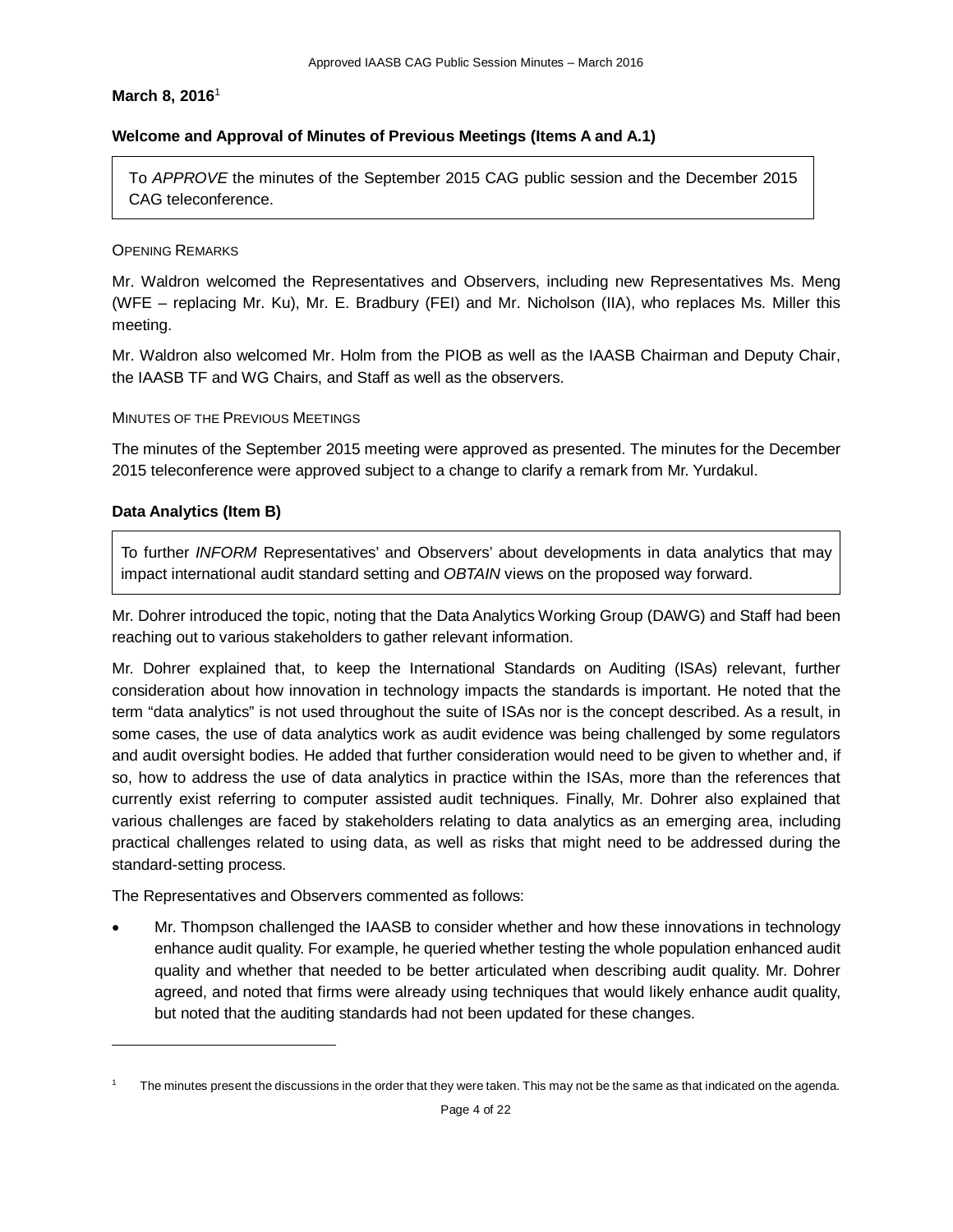- Mr. E. Bradbury questioned what the impact of testing the whole population would have on the existing audit model that provides reasonable assurance, for example, whether a decrease in other procedures would be expected, or alternatively that there could be an increase in the level of assurance provided. He therefore urged the IAASB to clearly articulate what the goal of the work in this area would be, and how it would enhance audit quality. Mr. James questioned whether consideration should be given as to whether the ability to test the whole population would result in a higher level of assurance for the audit as a whole.
- Mr. Ahmed encouraged that the advantages of testing data were also considered, such as the efficiency in the audit that may result by, for example, decreasing sample sizes if testing all the data. He also added that testing everything by using powerful data techniques may remove the need for auditor judgments in some areas. However, he also noted that this would increase the need for enhanced professional skepticism in relation to the overall testing approach.
- Ms. Singh encouraged the IAASB to continue work in this area, as the environment was constantly evolving, such as the move towards continuous auditing. She noted her view that the auditing standards, while not broken, need to reflect current practice in order to remain relevant. Mr. van der Ende agreed that it was important to keep up with the changes in the environment, but added that consideration also needed to be given to the verification of the completeness and accuracy of the input. Mr. E. Bradbury added that consistency of the procedures that are performed on data used in data analytics was important, and that the auditing standards therefore needed to reflect current practice.
- Mr. Dalkin noted that in governmental audits there was a reluctance to integrate testing around data analytics because it is not clear in the standards what other procedures need to be done, which often resulted in duplicate work being performed.
- Mr. E. Bradbury questioned whether including these techniques in the standards could possibly create possible barriers to entry for some firms that could not afford to invest in resources needed to support such activities. Mr. Dohrer noted further outreach was needed to determine the impact on various sizes of firms, and that the IAASB discussions had already highlighted concerns that overemphasizing the potential use of these tools could have unintended consequences.
- Mr. E. Bradbury questioned whether the PCAOB was also undertaking work in this area that may impact the US environment. Mr. Dohrer responded that the DAWG had already reached out to some stakeholders in the United States but not the PCAOB, but that it would continue to reach out to relevant stakeholders.
- Mr. Koktvedgaard questioned whether, in light of the different approach to performing procedures on data when using data analytics, the objectives of the auditing standards could be met in a way that is more appropriate than the current approach of specified requirements, thereby driving innovation in the audit process. He also emphasized the ethical aspects relating to data such as leakages of data, privacy laws and the evolving risks attached to data security. Mr. Dohrer agreed that more consideration needed to be given to these aspects.
- Mr. Iinuma expressed concern about the possible elimination of the need for external confirmations for certain audit procedures where data analytics may have been used. He urged the IAASB to gather more information to be able to make informed decisions before making any changes to the standards.
- Mr. van der Ende emphasized the importance of the outreach and consultation on this topic and agreed that consideration of the interaction with other IAASB projects was also important, noting that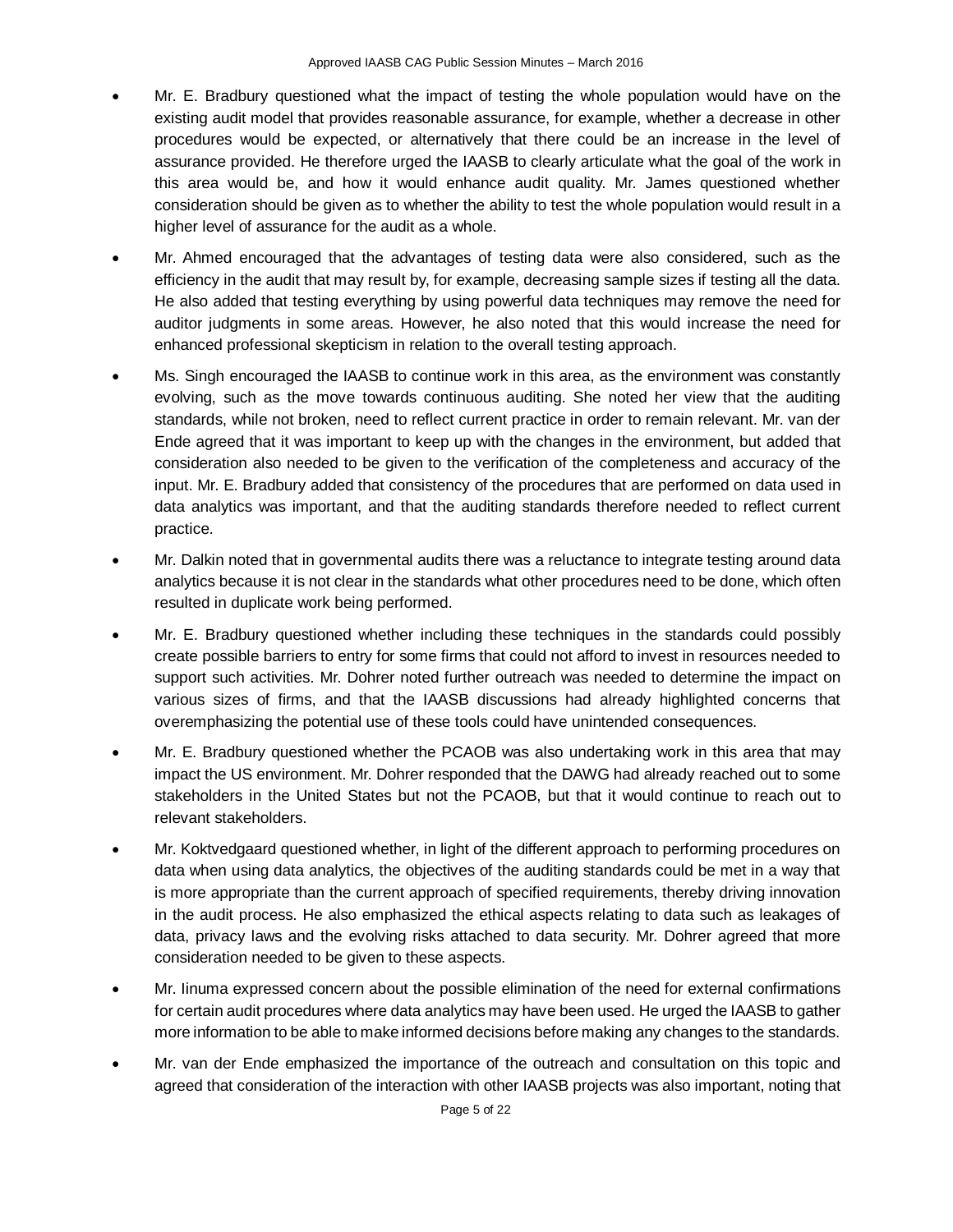it may be worth considering the interactions more holistically. He questioned whether the resources at the IAASB level were available to be able to do this.

In response to a number of comments, Mr. Dohrer highlighted that there was not a commonly agreed definition of what data analytics is and therefore how it impacts the audit, and that more work needs to be done on understanding current practice and the impact on the audit, as well as the effect on the standards. He added that the use of data analytics impacts many parts of the audit, and therefore may impact many of ISAs, including but not limited to ISA 315 (Revised),<sup>[2](#page-5-0)</sup> ISA [3](#page-5-1)20,<sup>3</sup> ISA 500,<sup>[4](#page-5-2)</sup> ISA [5](#page-5-3)20<sup>5</sup> and ISA 530,<sup>[6](#page-5-4)</sup> but emphasized that further information gathering through outreach would need to be undertaken before any proposals for changes to the ISAs could be developed. He also added that there are interactions with many other IAASB projects, including ISA 315 (Revised), and the IAASB would therefore think carefully about how to obtain the necessary input on the crossover issues.

Mr. Holm noted that he looked forward to the IAASB DAWG paper that was to be developed, and hoped that the discussions resulting from the consultation would help identify the public interest issues.

Prof. Schilder noted that the IAASB would consult as necessary (for example through an Invitation to Comment if appropriate) when the discussions were sufficiently progressed. He added that it was important to work out what needed to be done and then whether the resources were sufficient.

Mr. Dohrer thanked the CAG for the feedback, noting that the DAWG would consider the comments as part of its further deliberations.

### **ISA 315 (Revised) (Item C)**

To *PRESENT* initial background information on issues and concerns relating to ISA 315 (Revised) and *OBTAIN* Representatives' and Observers' views on the matters identified to help inform the Working Group as it commences activities.

Ms. Campbell provided background information on the IAASB's future project related to ISA 315 (Revised), explaining why it was necessary for the IAASB to commence work in this area. She drew attention to **Agenda Item C**, noting that the IAASB's *Work Plan for 2015‒2016* (the current Work Plan) had identified ISA 315 (Revised) for further consideration because of issues and concerns that had been identified from:

- The IAASB's post implementation review of the clarified ISAs (ISA implementation monitoring project).
- Specific issues related to ISA 315 (Revised) for small and medium practices (SMPs).

<span id="page-5-0"></span><sup>2</sup> ISA 315 (Revised), *Identifying and Assessing the Risks of Material Misstatement through Understanding the Entity and Its Environment* 

<span id="page-5-1"></span><sup>3</sup> ISA 320, *Materiality in Planning and Performing an Audit*

<span id="page-5-2"></span><sup>4</sup> ISA 500, *Audit Evidence*

<span id="page-5-3"></span><sup>5</sup> ISA 520, *Analytical Procedures*

<span id="page-5-4"></span><sup>6</sup> ISA 530, *Audit Sampling*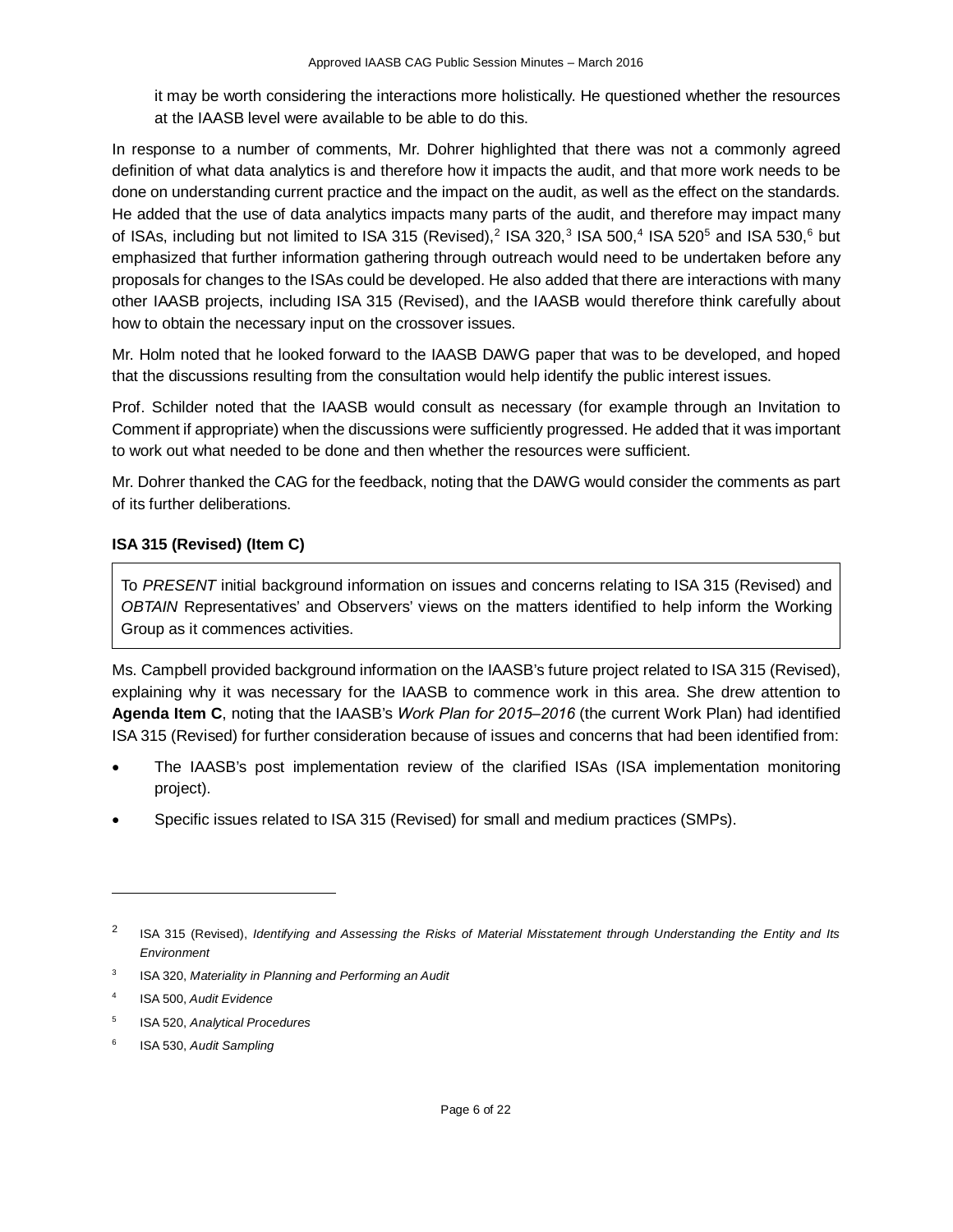• Outreach and other inputs, which have highlighted other practical issues and concerns that have been experienced by auditors for which clarification in the standard or further guidance might be helpful.

Ms. Campbell also noted that areas for possible further consideration had been identified in the IAASB's work on recently completed projects, including the Auditor Reporting project and the Disclosures project. Finally, she explained the interrelationships between work on ISA 315 (Revised) and other current projects and initiatives of the IAASB, including:

- The project to revise ISA 540, $<sup>7</sup>$  $<sup>7</sup>$  $<sup>7</sup>$  in particular the link between the degree of estimation uncertainty of</sup> an accounting estimate and whether that accounting estimate should be identified as a significant risk.
- Data analytics.

 $\overline{a}$ 

• Group audits, in particular the impact of the identification of significant risks at the component level on the group audit.

Ms. Campbell noted that Staff had also undertaken an exercise to compare ISA 315 (Revised) to the PCAOB's Auditing Standard 12, *Identifying and Assessing Risks of Material Misstatement*, as well as ascertain what has been done in this area by others, to identify any further areas that may warrant consideration by the IAASB.

- Mr. Thompson questioned whether revisions to the Committee of Sponsoring Organizations of the Treadway Commission's 2004 *Enterprise Risk Management – Integrated Framework* would also be considered. Ms. Campbell noted that all sources of relevant information would be considered in any revisions developed.
- Mr. Rockwell highlighted that further guidance was needed on the identification of significant risks at the component level in a group audit and the impact on the group audit when considering revisions to both ISA 315 (Revised) and ISA 600.<sup>[8](#page-6-1)</sup>
- Ms. McGeachy urged the IAASB to further consider how input could be obtained from SMPs in relation to the challenges in applying ISA 315 (Revised), as any revisions to this standard would significantly impact this stakeholder group. She suggested, for example, that roundtables may be an appropriate way to obtain this input. Ms. Healy noted that the IAASB has the view that it is essential to obtain input from SMPs as revisions to ISA 315 (Revised) are contemplated, through direct engagement via the IFAC SMP Committee and other means.
- Mr, Gunn highlighted the link between ISA 315 (Revised) and professional skepticism, noting that understanding the entity's business was key to applying professional skepticism as well as identifying the risks of material misstatement. He added that inconsistencies in the number and nature of risks that are identified as significant may arise because of the lack of prescription in the standard, as well as an insufficient understanding of the entity's business, and that this impacted the subsequent work effort by the auditor. Mr. Iinuma added that further consideration about the work effort on risks that

<span id="page-6-0"></span><sup>7</sup> ISA 540, *Auditing Accounting Estimates, Including Fair Value Accounting Estimates, and Related Disclosures*

<span id="page-6-1"></span><sup>8</sup> ISA 600, *Special Considerations—Audits of Group Financial Statements (Including the Work of Component Auditors)*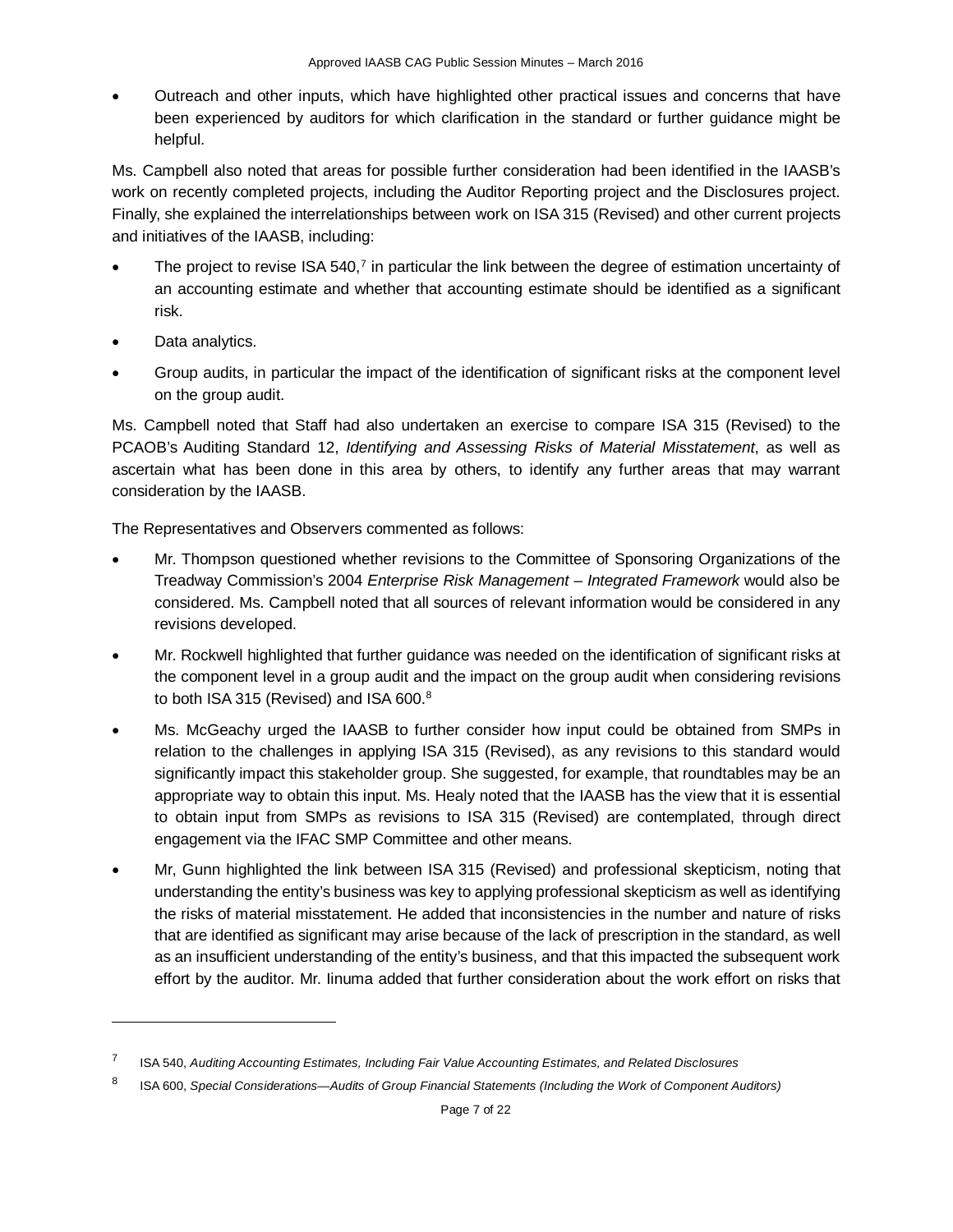are not significant risks would be helpful, in particular to distinguish these from the work effort on significant risks. Ms. Campbell noted that the aspect related to the inconsistent identification of the significant risks of material misstatement had been identified in the ISA Implementation Monitoring project and would form part of the Working Group's considerations. Ms. Healy added that the ISA 315 Working Group would be considering what drives the appropriate work effort on risks that are identified, whether significant or otherwise and that these discussions had already commenced as part of the project to revise ISA 540.

- Mr. James noted some additional matters that had been included in IOSCO's input to the ISA Implementation Monitoring project for the Working Group's considerations if revisions to the standard, including:
	- o Strengthening the auditor's understanding of when an approach relying on testing controls would be more effective than substantive testing.
	- o Clarifying the impact of the internal control assessment on the audit.
	- o The auditor's considerations when the entity's systems or components are reviewed on a rotational basis, in particular relating to which are reviewed each rotation and the work effort of the auditor on these.
	- o Who is most appropriate to undertake the work on the review of the IT systems, in particular in relation to the individual's expertise.
- Mr. Koktvedgaard questioned whether an analysis of the issues had been performed to understand whether some of the issues and concerns were due to implementation issues, such as cultural aspects in different jurisdictions.
- Mr. Iinuma noted that the potential for management override of controls needed to be further emphasized in the standard.
- Mr. Hansen recommended that further consideration be given as to who on the engagement team is performing the risk assessment, noting that this was often done by a more junior member of the team. He suggested this was not necessarily appropriate because of the judgmental nature of this part of the audit. Mr. Hansen also questioned whether consideration will be given to further understanding why risk assessments are not being carried out properly, and whether this was linked to supervision and review on the engagement. Ms. Campbell noted that this would be considered either in this project or the Quality Control project as appropriate. Ms. Healy highlighted the importance of the risk assessment process as it was foundational to the audit, and noted that this would be considered in all relevant projects, but in particular in the project to consider revisions to ISA 540.
- Ms. Robert highlighted the link to the identification of key audit matters (KAMs), and suggested that any inconsistencies in the reporting of KAMs and identified significant risks be monitored and changes made as appropriate.

Ms. Campbell thanked the CAG for the feedback, noting that the Working Group would consider the comments as part of its further deliberations.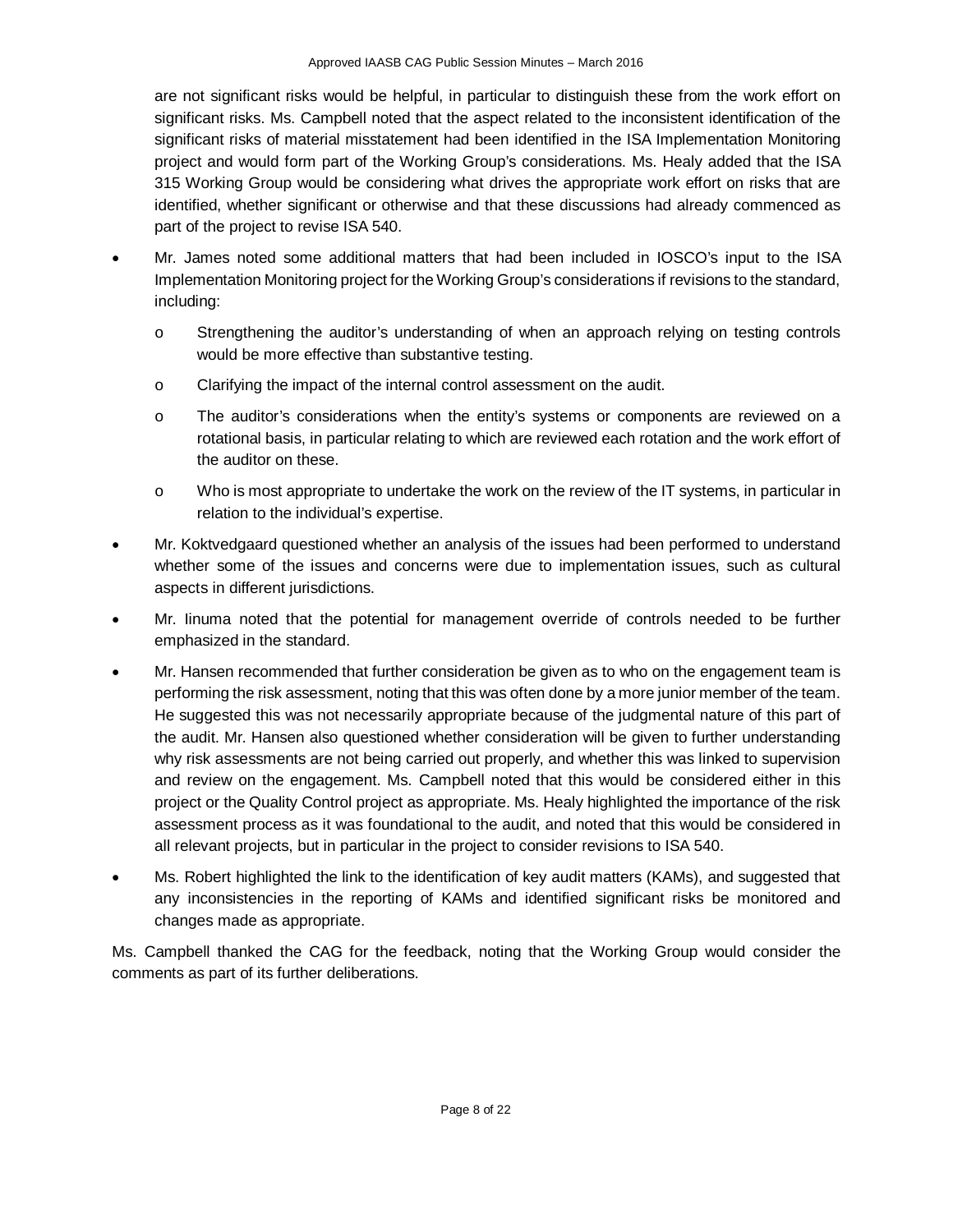### **The IAASB's Work Plan for 2017–2018 (Agenda Item D)**

To *OBTAIN* Representatives' and Observers' views on the process to be used to develop the IAASB's Work Plan for 2017–2018, and *RECONFIRM* the appropriateness of the IAASB's strategic objectives set out in its strategy for 2015–2019.

Ms. Healy introduced the matters set out in **Agenda Item D.1** and reminded the Representatives and Observers that, in finalizing the *Strategy for 2015–2019* (the Strategy), the IAASB had agreed that it would undertake a mid-period review of the current Strategy in connection with the development of its next Work Plan, to determine whether the identified strategic objectives were still relevant or whether they needed to change. She added that this would form part of the consultation on the *Work Plan for 2017–2018* (the future Work Plan) planned for later in 2016.

Ms. Healy noted that the IAASB would still undertake a transparent public consultation to determine priorities for 2017–2018, bearing in mind the significant activities needed in 2016 and beyond on current projects. She explained that some tough decisions may need to be made in determining the priorities for 2017–2018, because of constraints arising from the availability of time available by the Board members due to the volunteer nature of their membership. In undertaking this consultation, she added that consideration would be given to making it as easy as possible for stakeholders to respond, for example by utilizing a survey tool rather than requiring written responses.

The Representatives and Observers did not raise any concerns as to the appropriateness of the three strategic objectives included in the Strategy, with Mr. Ahmed explicitly supporting their continued appropriateness.

In relation to the IAASB's proposals for consulting on the future Work Plan, the Representatives and Observers commented as follows:

- Mr. Dalkin noted there appeared to a significant amount of work on the current Work Plan that needed to be completed, and queried whether an internal review had been done to determine what the maximum amount of throughput could be. Ms. Healy responded that milestones of the various individual projects that had already commenced had been considered in context of the overall time and resources available. She added that it was important that these milestones continue to be met, in particular in relation to ISA 540, and noted that these are continually monitored. When new project proposals are developed, the timeline included in them takes into account the comprehensive agenda to consider what is feasible. She also added that the IAASB may need to alter the timeline of particular projects or deliverables in the future, but that lack of capacity had lead the Steering Committee to conclude that no new projects could be undertaken in 2017–2018.
- Mr. Stewart emphasized that some projects were time sensitive, such as the project to revise ISA 540 in light of the implementation date of IFRS  $9<sup>9</sup>$  $9<sup>9</sup>$  in 2018.
- Mr. Ahmed noted that the value of the Strategy and Work Plan was that it helped the IAASB focus on priorities and also resource the work plan. Messrs. Ahmed and Koktvedgaard expressed support for the Board's priorities at present and encouraged that this focus should not change unless it could be properly demonstrated why the change was important.

<span id="page-8-0"></span><sup>9</sup> International Financial Reporting Standard (IFRS) 9, *Financial Instruments*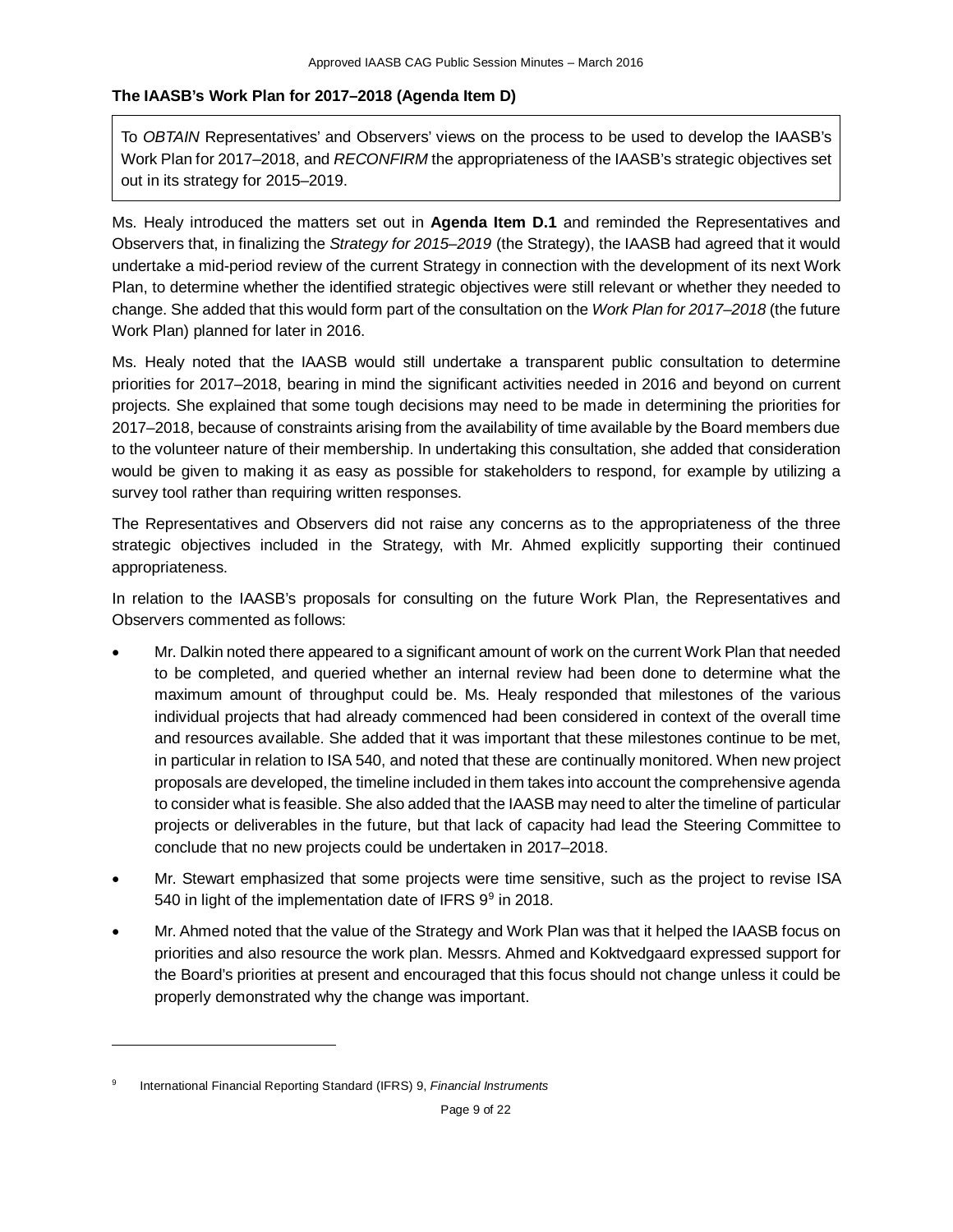- Mr. Thompson questioned whether a project to consider changes to ISA 320 should be included in the future Work Plan, especially in light of the work of the IASB's work in this area (e.g., the publication of the Draft Practice Statement, *Application of Materiality to Financial Statements*).
- Mr. van der Ende also expressed support for continuing efforts on the current Work Plan, but noted that consideration should be given to whether other ISAs that may be relevant to existing projects may need to be revised because of the interconnectedness. He suggested that aligning the projects for a comprehensive revision of the ISAs could be achieved by slowing down some current projects, thereby ensuring that there would be sufficient resources to be able to do this, as the resources could be a possible constraint.
- In light of the International Forum of Independent Audit Regulators' (IFIAR) *[2015 Inspection Findings](https://www.ifiar.org/IFIAR/media/Documents/General/About%20Us/IFIAR-2015-Survey-of-Inspection-Findings.pdf)  [Survey](https://www.ifiar.org/IFIAR/media/Documents/General/About%20Us/IFIAR-2015-Survey-of-Inspection-Findings.pdf)*, Messrs. Rockwell and James questioned whether it is necessary for the IAASB to consider the areas identified in this report that are not in the current or future Work Plans. Ms. Healy noted that the IAASB actively liaises with IFIAR's Standards Coordination Working Group (SCWG) on a regular basis, and that some aspects identified in their inspection report could potentially be addressed within current projects. However, she added that IFIAR's SCWG had supported the prioritization of current projects on the IAASB's agenda.
- Mr. James noted that, in light of the constraints on resources and the need to consider the additional areas identified by IFIAR, some projects may not be as much of a priority, such as the work on agreed-upon procedures (ISRS 4400).<sup>[10](#page-9-0)</sup> Mr. Koktvedgaard responded that a broad scope of businesses use this standard and encouraged that work on this be continued. He noted that balance of the needs of the various stakeholders served by the IAASB should continue to be considered as the IAASB assesses its priorities, in order for the IAASB to remain relevant. He added that if choices were to be made based on priorities that work on assurance for integrated reporting may be slowed down.
- Mr. Koktvedgaard emphasized that the IAASB continues to be transparent about its priorities.
- Ms. McGeachy acknowledged that there is no capacity for new projects in the future Work Plan, but suggested that emerging trends continue to be monitored, such as the needs of SMPs in light of the Nordic Federation of Public Accountants consultation of its *Standard for Audits of Smaller Entities*.

Ms. Healy thanked the Representatives and Observers for the feedback, noting that their comments would be considered as part of the IAASB's further deliberations on its consultation.

<span id="page-9-0"></span><sup>10</sup> International Standard on Related Services 4400, *Engagements to Perform Agreed–Upon Procedures Regarding Financial Information*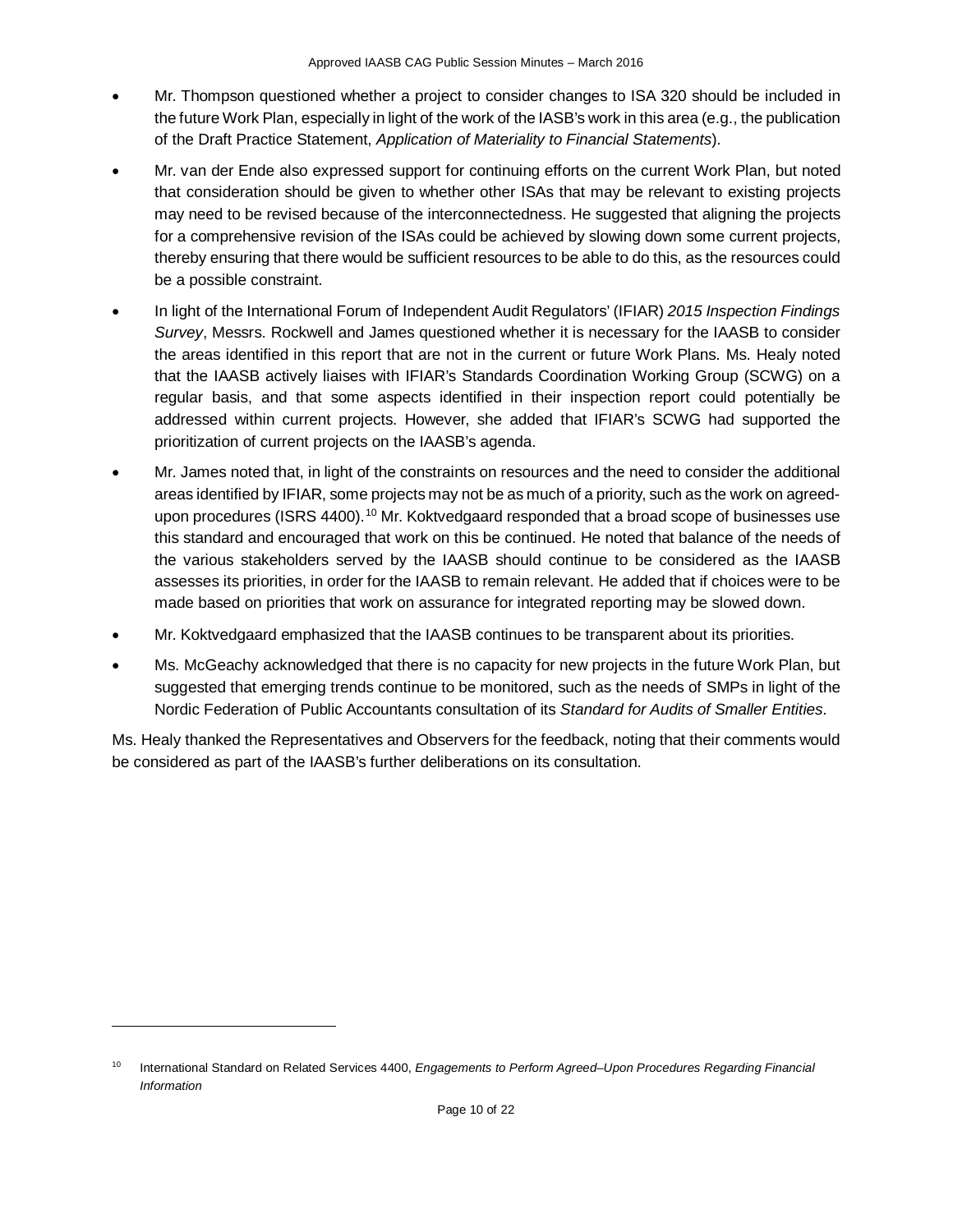### **Open Session (Agenda Item E)**

### To RECEIVE a presentation from the International Forum of Independent Audit Regulators (IFIAR)

Ms. Doblado, Chair of IFIAR's SCWG, provided the Representatives and Observers with a presentation about IFIAR and the 2015 Survey of Inspection Findings. Among other matters, she explained that IFIAR was established in 2006 by independent audit regulators from 18 jurisdictions and that the number of members has grown to 50 in 2016. She also explained IFIAR's mission, activities and operating structure, and its main events and publications, including the annual survey of inspection findings. Ms. Doblado explained that IFIAR also communicates with stakeholders through comment letters to the IAASB and IESBA, an annual report, and papers, presentations and summaries to investors and audit committee members. She highlighted that some of the key messages communicated through comment letters to international audit and ethics standard setters namely (i) to focus on the clarity and enforceability of standards; (ii) whether consideration is given to the public interest and audit inspection findings; and (iii) whether there is flexibility to address urgent emerging issues.

Ms. Doblado also provided the Representatives and Observers with an overview of IFIAR's 2015 Survey of Inspection Findings. She highlighted the number of inspected audit engagements, the number of audit engagements that had deficiencies and the areas in which deficiencies were noted. She noted that, for issuers, most findings related to internal control testing, fair value measurements, revenue recognition and risk assessment. For financial institutions, most findings related to the audit of allowance for loan losses and loan impairment, internal control testing, valuation of investments and securities and the use of experts. Ms. Doblado noted that the survey results generally revealed similarities in the nature and extent with previous inspection finding reports but that no direct relationship can be made because of the use of different populations for each inspection finding report. She concluded by highlighting the relevance of the inspection finding report for future standard-setting activities, as some findings might be mitigated by enhancing the clarity of the requirements the auditor needs to comply with and improving the consistent application and exercise of sufficient professional skepticism. She also noted that the level of inspection findings can partly be explained by the risk-based approach that is used in selecting particular audits for inspection.

- Mr. van der Ende questioned if there were any notable trends between the 2015 and 2014 survey of inspection findings. Ms. Doblado noted that it is challenging to do a year over year trend analysis given the different samples that are used for each report and the limited sample size for major financial institutions. However, when comparing several years, general trends can be identified. Ms. Doblado noted, for example, that fair value measurements, internal control testing and revenue recognition have been areas with high inspection findings since IFIAR started publishing the survey of inspection findings.
- Mr. Stewart questioned whether the high level of inspection findings can be partly explained by the risk-based approach that is used in selecting files, as auditors also have a risk based audit approach and therefore should focus on the same areas as regulators do.
- Mr. Stewart noted that the root cause analysis as included in the report seems to include areas that have been long standing concerns, like pressure on fees and staff retention rates, and questioned which steps are taken to respond to the root causes. Ms. Doblado noted that IFIAR liaises with firms in relation to how they can respond to the root causes including detailed discussions why, for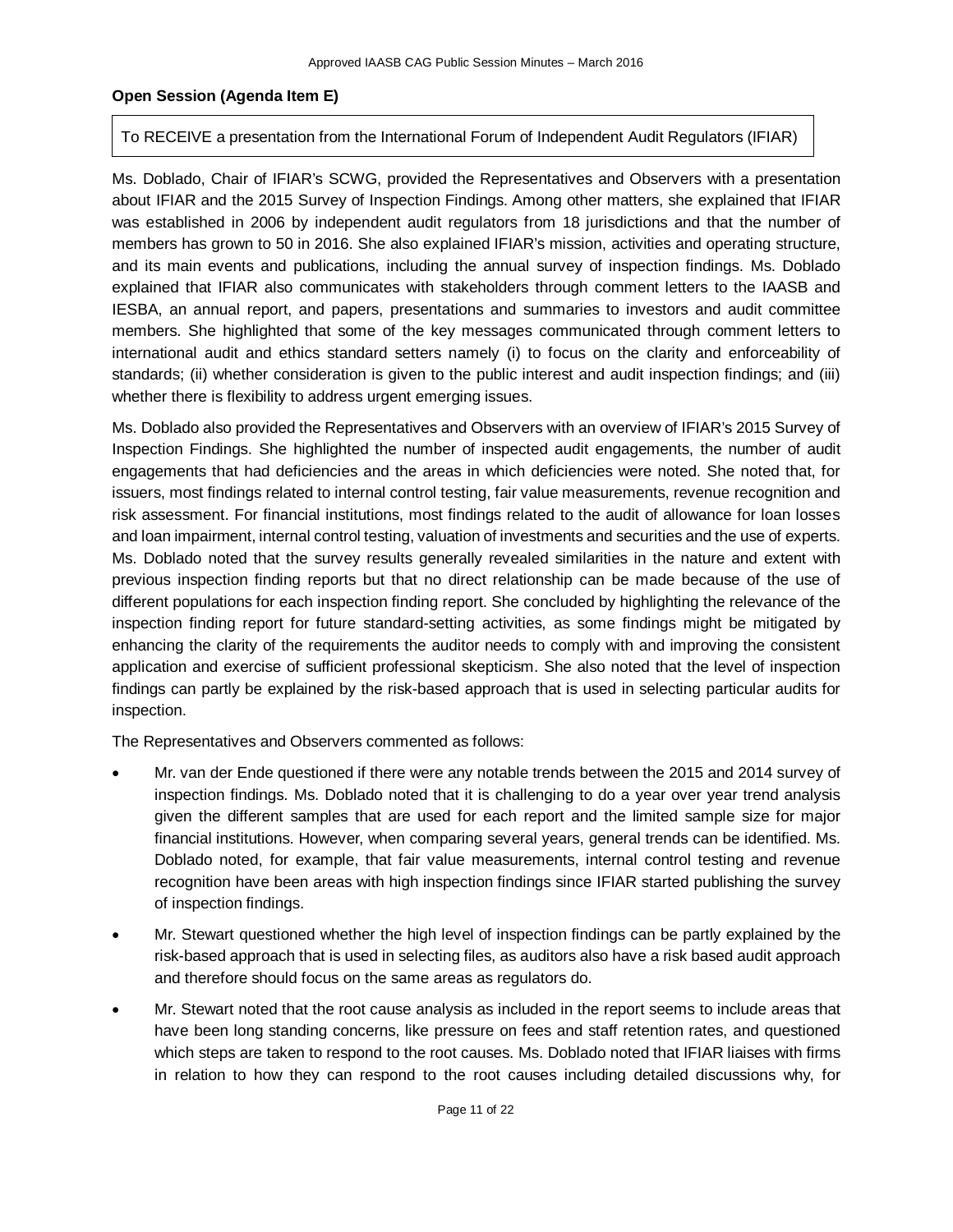example, the staff turnover rates are so high and what can be done to lower the rates. Mr. Koktvedgaard supported this approach.

- Mr. James noted that IFIAR's annual inspection findings reports identify the same areas of inspection findings and questioned whether a long-term strategy is needed to address these issues. Ms. Doblado noted that it takes a while to show the effect of the inspection finding reports on audits, as the audits included in the report have been completed more than a year ago. She highlighted the importance of publishing the survey of inspection findings so that auditors assess the areas identified by the survey more closely within their network. The results of the survey are also used in discussions with standard setters such as the IAASB, as sometimes enhancements to standards could help and push the auditors in certain areas. Prof. Schilder added that the IAASB has several topics on the current Work Plan which IFIAR has identified as useful for standard-setting activities including quality control, group audits, professional skepticism, auditing accounting estimates, identifying and assessing the risk of material misstatement and data analytics. In addition, Prof. Schilder highlighted that the IAASB is addressing other areas indirectly through its current projects. He noted, for example, that (component) materiality is addressed through the group audit and data analytics project, the use of experts through the project on accounting estimates and responses to the assessed risk of material misstatements through the project that addresses identifying and assessing the risk of material misstatement.
- Mr. Koktvedgaard questioned whether there were more details available with respect to findings on firm-wide ethical controls and why there were no findings with respect to ethics on engagement level. Ms. Doblado explained that the survey does not provide sufficient granularity to provide this kind of information as it is compiled at a higher level but noted that individual regulators can provide more details. She also noted that ethical issues might be recorded at firm level rather than at engagement level, as soon as the internal procedures of the firm are inappropriate to deal with the issues identified during inspections. However, this does not mean that there are no ethical issues on an engagement level.
- Prof. Schilder noted that the IAASB has a dialogue with IFIAR on five different levels. The first level is through attending and presenting at IFIAR's plenary meeting and the dialogue with IFIAR's SCWG which meets twice a year. The other levels of dialogue are through presentations and conference calls to other IFIAR working groups, the Inspections workshop, comment letters and roundtables.

Ms. Doblado thanked the Representatives and Observers for their comments and for the Chair for the opportunity to present the IFIAR survey results at the CAG meeting.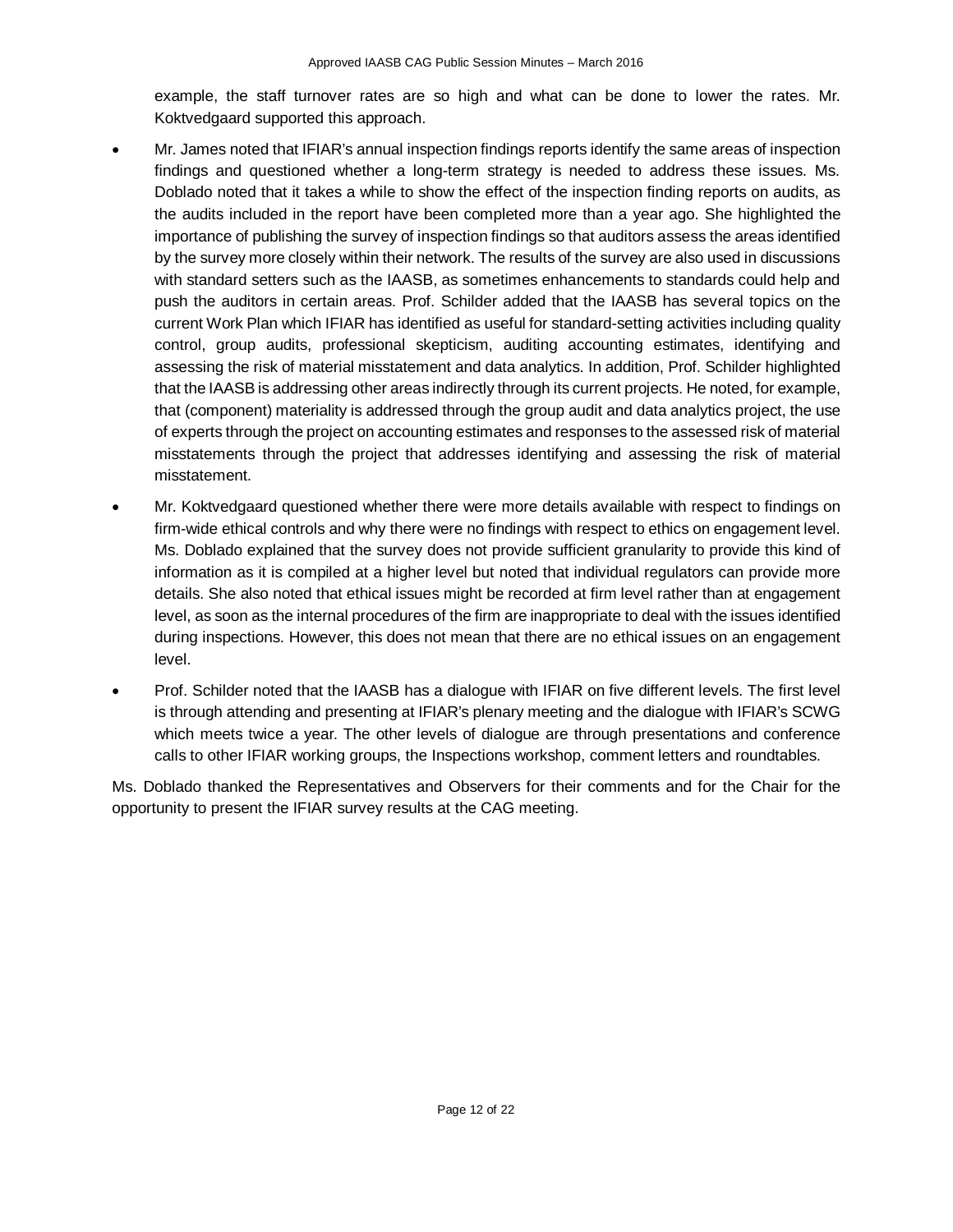### **Auditor Reporting – ISA 800 series (Agenda Item F)**

To *REPORT BACK* on the final changes to the ISA 800 series (Final changes to ISA 800 (Revised)<sup>[11](#page-12-0)</sup> and 805 (Revised)<sup>[12](#page-12-1)</sup> that were issued in January 2016; and final changes to ISA 810 (Revised)<sup>13</sup> that were approved by the IAASB in December 2015

Prof. Köhler provided a report back on the comments raised by Representatives and Observers during the September 2015 CAG discussion and December 2015 CAG teleconference drawing their attention to **Agenda Item F.1**. The Representatives and Observers did not raise any comments.

# **ISA 540,** *Auditing Accounting Estimates, Including Fair Value Accounting Estimates, and Related Disclosures* **(Agenda Item I)**

To *REPORT BACK* on the September 2015 and December 2015 meetings; and

To *OBTAIN* Representatives' and Observers' views on issues identified related to ISA 540

Mr. Sharko introduced the topic by explaining the Task Force's activities since the December 2015 CAG teleconference. He noted that the Task Force has published a Project Publication (the Project Publication)<sup>[14](#page-12-3)</sup> that highlights the audit issues arising from the shift to Expected Credit Loss (ECL) models when accounting for loan losses. He also noted that the Task Force continued its outreach efforts with a specific focus on audits of non-financial institutions. In that respect, Mr. Sharko noted that the Task Force had meetings with the IASB and IOSCO and he noted that further outreach is needed with investors and those charged with governance (TCWG). Mr. Sharko also focused on the public interest issues that the project to revise ISA 540 addresses and highlighted the link that the project has with other IAASB Working Groups such as the ISA 315 (Revised), Professional Skepticism, Quality Control, and Data Analytics Working Groups. He noted that the ISA 540 Task Force will continue to liaise with these working groups. Mr. Sharko then highlighted key areas in the issues paper as presented in **Agenda Item I.1** and asked the Representatives and Observer's comments on the Task Force's initial thinking.

### COMPLEXITY VERSUS ESTIMATION UNCERTAINTY

 $\overline{a}$ 

The Representatives and Observers commented as follows:

• Mr. Iinuma was of the view that further outreach would be needed to cover specific issues related to non-financial institutions such as goodwill, impairment, and revenue recognition. Messrs. Yurdakul, Hansen, and Kazuhiro agreed. Mr. Kazuhiro added that further outreach with regarding construction contracts would be useful. He also noted that the results of IFIAR's 2015 Inspection Findings report, as discussed as part of **Agenda Item E**, showed a significant number of findings related to revenue recognition and that more outreach in that area would be warranted. Messrs. Yurdakul and Koktvedgaard noted that outreach with different stakeholder groups, like preparers, would be useful.

<span id="page-12-0"></span><sup>11</sup> ISA 800 (Revised), *Special Considerations—Audits of Financial Statements Prepared in Accordance with Special Purpose Frameworks*

<span id="page-12-1"></span><sup>12</sup> ISA 805 (Revised), *Special Considerations—Audits of Single Financial Statements and Specific Elements, Accounts or Items of a Financial Statement*

<span id="page-12-2"></span><sup>13</sup> ISA 810 (Revised), *Engagements to Report on Summary Financial Statements*

<span id="page-12-3"></span><sup>14</sup> <http://www.ifac.org/publications-resources/isa-540-revision-project-publication>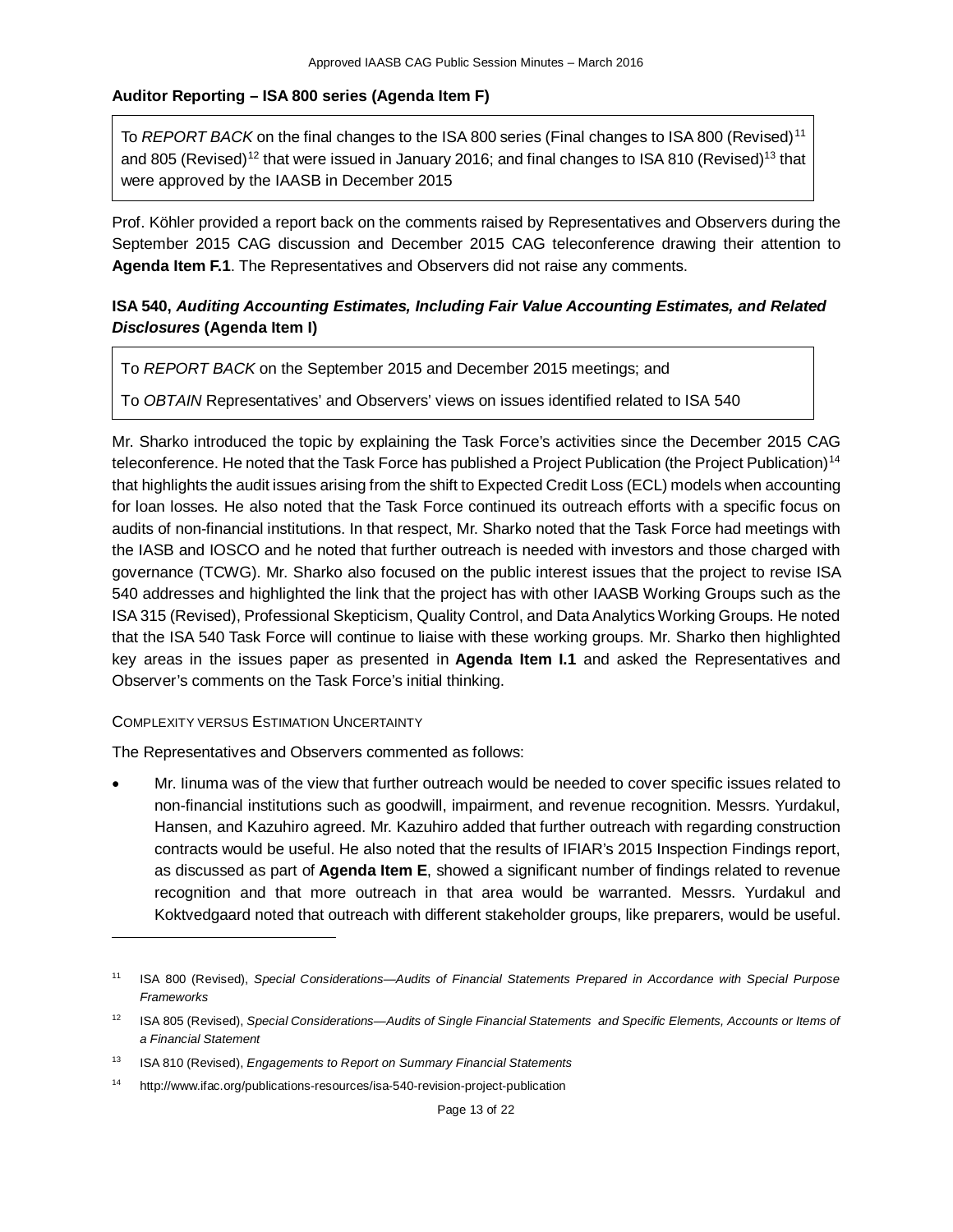Mr. Sharko responded by noting that the Task Force includes members with a non-financial institution background and an observer from the PCAOB, and that the Task Force will continue its outreach activities with non-financial institutions, including, for example, extractive industries and corporates with a complex treasury function.

- Mr. Dalkin noted that accounting estimates play a critical role in government accounting and specifically highlighted the accounting estimates with respect to the fiscal sustainability of governmental debt. Ms. Molyneux added that the pharmaceutical industry also has significant accounting estimates.
- Mr. van der Ende noted that the Basel Committee's Accounting Expert Group (AEG) discussed the issues paper. He highlighted that the AEG agrees with the issues identified but also noted several additional issues. Mr. van der Ende explained that internal control risk was not sufficiently discussed in this paper. He noted that the Basel Committee has issued guidance around governance and internal controls and that with the upcoming switch to ECL models this will be even more important, given that some data will come from systems that have historically not been part of the financial reporting system. He noted that weak internal controls and governance systems increase the risk of earnings management. Mr. Dalkin noted that internal control starts with management. Mr. E. Bradbury agreed and added that obtaining an understanding of internal control over financial reporting is extremely important, but providing too much prescription can lead to less auditor judgment. Mr. Koktvedgaard agreed. Mr. Sharko highlighted that the Task Force has not yet discussed all issues identified throughout the project in detail, and that Staff is working on a tracking document to show all issues identified by the Task Force to date and when these issues will be discussed by the IAASB. Among the matters that will be discussed in more detail for the upcoming Board meetings are controls and governance. He also agreed that it is not the auditor's responsibility to set internal control requirements for management and that there should be a balance between being too prescriptive and providing sufficient guidance for the auditor in the ISA.
- Mr. E. Bradbury highlighted that the auditor should take appropriate qualitative considerations as in the end accounting estimates are a judgment.
- Mr. Hansen noted that the paper did not address the use of experts and specialists by a company or retained by an audit firm and questioned whether the project to revise ISA 540 will address this. Mr. Sharko noted that revising ISA 620<sup>[15](#page-13-0)</sup> is not part of this project but that the Task Force will assess where ISA 540 can be enhanced with respect to the use of experts and specialists, including conforming amendments to ISA 620 as needed. Ms. Healy added that, in the revision of ISA 540, the Task Force can give a steer as to how ISA 620 can be applied when auditing accounting estimates. She also noted that there might be opportunities to highlight the role of the engagement partner and that some relevant material in IAPN 1000<sup>[16](#page-13-1)</sup> might be incorporated into ISA 500 or ISA 540.
- Ms. McGeachy noted the importance of SMPs to be involved in this project to provide a different view. Mr. Koktvedgaard agreed. Mr. Sharko agreed and noted that the Task Force has been in touch with the IFAC SMP Committee to set up a call.

<span id="page-13-0"></span><sup>15</sup> ISA 620, *Using the Work of an Auditor's Expert*

<span id="page-13-1"></span><sup>16</sup> International Auditing Practice Note (IAPN) 1000, *Special Considerations in Auditing Financial Instruments*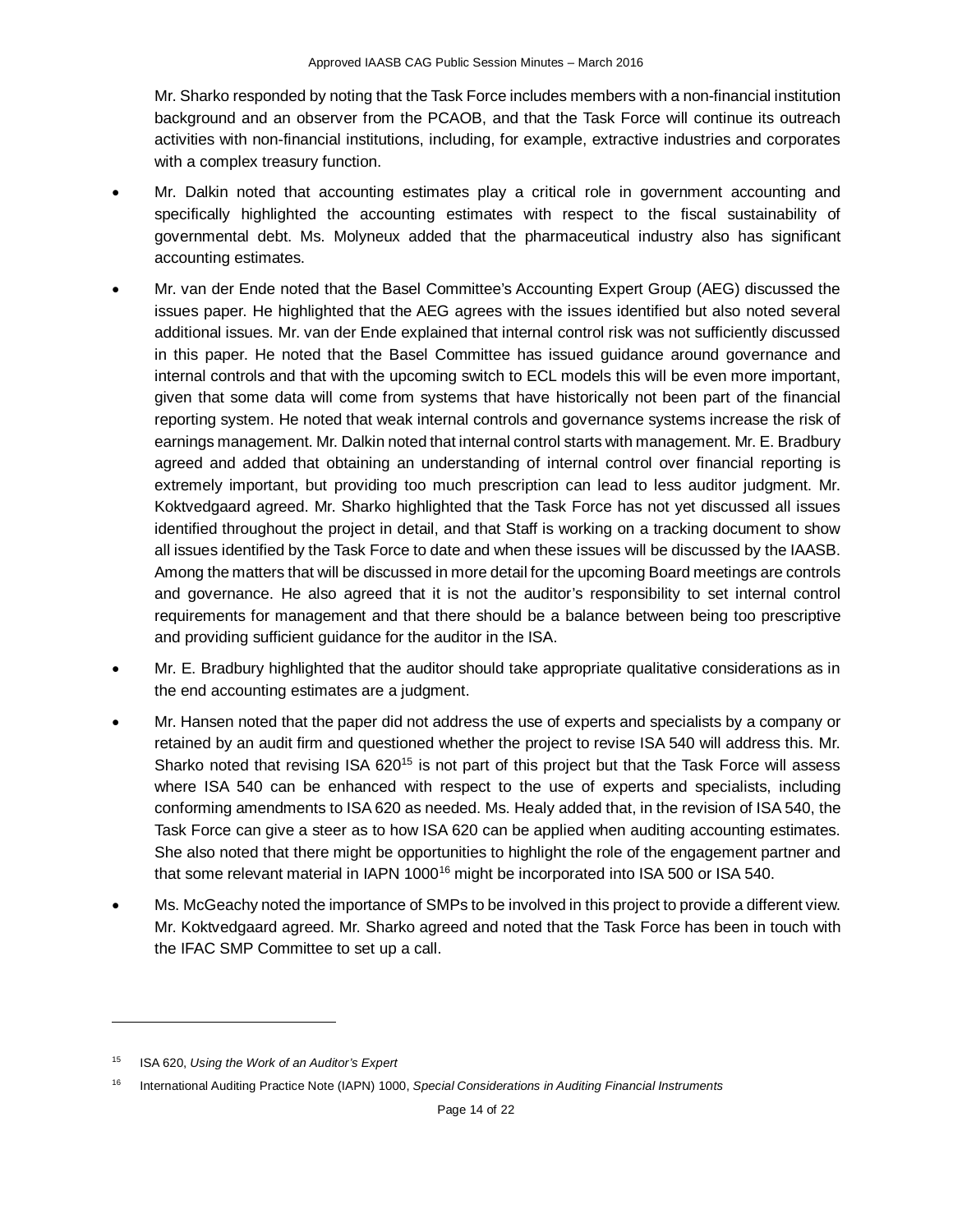- Mr. E. Bradbury questioned what the Task Force has discussed with respect to the documentation requirements for accounting estimates given that regulators, like IFIAR, are looking for evidence about the auditor's judgments. Mr. James agreed and added that he is interested in the Task Force's way forward with respect to the documentation of professional skepticism and professional judgment in auditing accounting estimates. Mr. Sharko noted that the Task Force has to find the right balance by meeting the needs of regulators, while not unreasonably burdening auditors of small- and mediumsized entities, and that the Task Force had included some ideas in section B-1.1 of **Agenda Item I.1**.
- Mr. van der Ende congratulated the Task Force and the IAASB on the release of the ISA 540 Project Publication. He noted that the Basel Committee had asked for such a document and that its AEG was pleased to see a draft version of the Project Publication at its February 2016 meeting. Mr. van der Ende noted that the AEG was generally satisfied with the topics included in the Project Publication and that the AEG is of the view that the Project Publication will help in its work. However, a few members were skeptical that the IAASB will meet the proposed deadlines as included in the Project Publication given that they are very ambitious. He also noted that the AEG's Japanese member would have liked to have the relationship between a financial institution's regulatory supervisor and the external auditor discussed in the Project Publication. However, the European members were not of the same view given the recent publication on this topic by the European Banking Authority. Mr. van der Ende concluded by noting that the Project Publication is a good example how the IAASB's dialogue with stakeholders can be fruitful.

# SCOPE OF ISA 540

- Mr. Rockwell noted that the Task Force should address both complexity and estimation uncertainty in ISA 540 as, for example, level 3 financial instruments have a high estimation uncertainty and are very complex. Mr. Ahmed agreed and added that both estimation uncertainty and complexity affect the risk of material misstatement. Mr. Thompson noted that the two concepts are interrelated but can also occur separately. Mmes. Lang and Molyneux agreed. Mr. Sharko responded that the Task Force will consider how both concepts can be included in the revision of ISA 540.
- Mr. Stewart noted that, in his view, the difference between complexity and estimation uncertainty is that complexity can be solved with the right expertise while estimation uncertainty cannot be addressed in a similar way. Also, he noted that estimation uncertainty can be more influenced by professional skepticism than complexity. He noted that, in order to address estimation uncertainty, the auditor should gather more evidence but it is necessary to understand that an accounting estimate will not provide an exact amount given that it is an estimate. Ms. Lang agreed.
- Mr. Rockwell noted the necessity to find a way to separate more simple accounting estimates from more complex accounting estimates within the standard. Ms. Lang was of the view that auditors should be able to read ISA 540 and determine what approach is necessary given the underlying uncertainty in the accounting estimate.
- Mr. Thompson noted that the Task Force would need to carefully consider the scope of ISA 540 and how various audit approaches or procedures might be set out within the standard, as for some accounting estimates events or information becomes available before the date of the auditor's report that resolves the estimation uncertainty present at year end.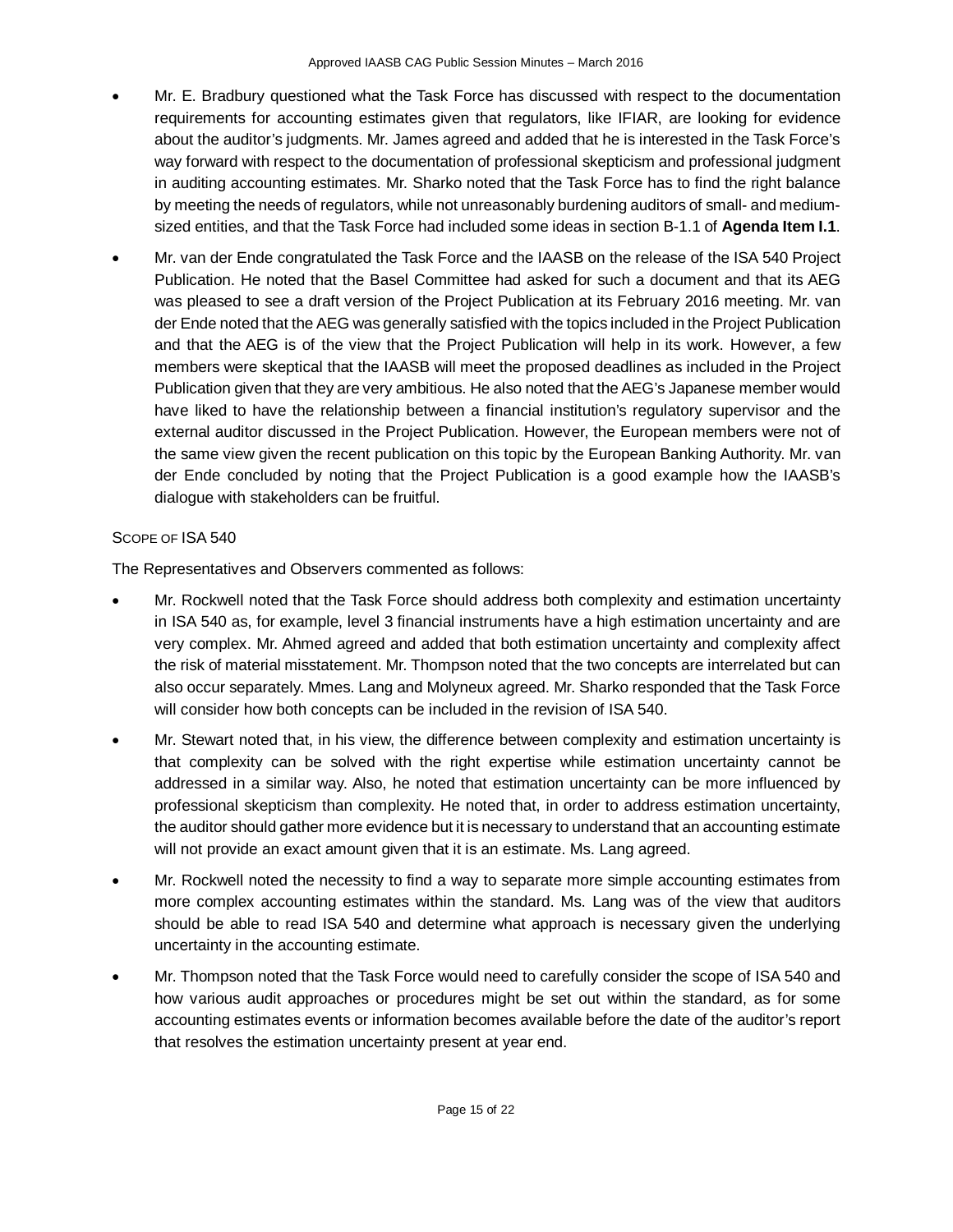- Mr. Iinuma was of the view that the Task Force should investigate whether the scope of ISA 540 could be clarified by emphasizing and clarifying the scalability of ISA 540 as the other options presented by the Task Force were not practical. Mmes. Lang and Singh and Mr. Dalkin agreed with pursuing this option, noting the standard could stress the need to adequately understand the estimate. Ms. Singh added that scalability should be included in the application material. Mr. van der Ende noted that the Basel Committee's AEG unanimously favored this option given that the other options could lead to different views as to which standard a particular accounting estimate would fall into. He noted that banks have both plain vanilla accounting estimates and more complex accounting estimates like, for example, macro-economic data that is used in an ECL Loss model. Mr. van der Ende noted that the work effort between plain vanilla and complex accounting estimates should be different and that he therefore is in favor of describing proportionality in ISA 540. Mr. Sharko agreed that defining whether an accounting estimate has a low, moderate or high estimation uncertainty would create more complexity.
- Mr. Stewart noted that the nature of the item being audited and the related risk of material misstatement should drive the amount of work performed by the auditor and not the size of the entity. He noted if ISA 540 took this approach, then by its nature the standard would be scalable. Ms. Lang agreed.
- Mr. Ahmed was of the view that the Task Force could investigate if the scope of ISA 540 could be clarified by splitting ISA 540 into two standards; one for simple accounting estimates and for more complex accounting estimates, but that making one standard scalable was also a valid option.
- Ms. Molyneux noted that the Task Force should keep the standard principles-based as that appropriately allows for auditor judgement.
- Mr. Stewart complimented the Task Force on figure 1 as included on page of **Agenda Item I.1**.

# PROFESSIONAL SKEPTICISM

- Mr. Bini noted support for the focus on professional skepticism in ISA 540 and noted that the amendments to paragraph 21 should include that bias in valuation is often linked to the choice of the method and data sources. Mr. Rockwell agreed. Mr. van der Ende highlighted his support for this section and noted that the Task Force should add concrete requirements and application material throughout all relevant stages of the audit. Mr. E. Bradbury highlighted the risk of adding specific requirements and application material that emphasize the importance of professional skepticism in a specific area, as this could dilute the importance and meaning of professional skepticism. He noted that adding it in one place could be interpreted that it is less important in other areas. Mr. Sharko acknowledged that just adding the term professional skepticism to various requirements will not be effective and that the ISA 540 Task Force will liaise with the PSWG on how professional skepticism can be enhanced in ISA 540.
- Mr. Rockwell noted that the use of the word "challenge" may not be the right word to enhance professional skepticism and suggested the phrase "critically evaluate" may be an appropriate way to describe the expected work effort.
- Mr. Dalkin suggested that application material to paragraph 21 could be added to highlight that the auditor should do more than confirming management's accounting estimates. Mr. Hansen agreed.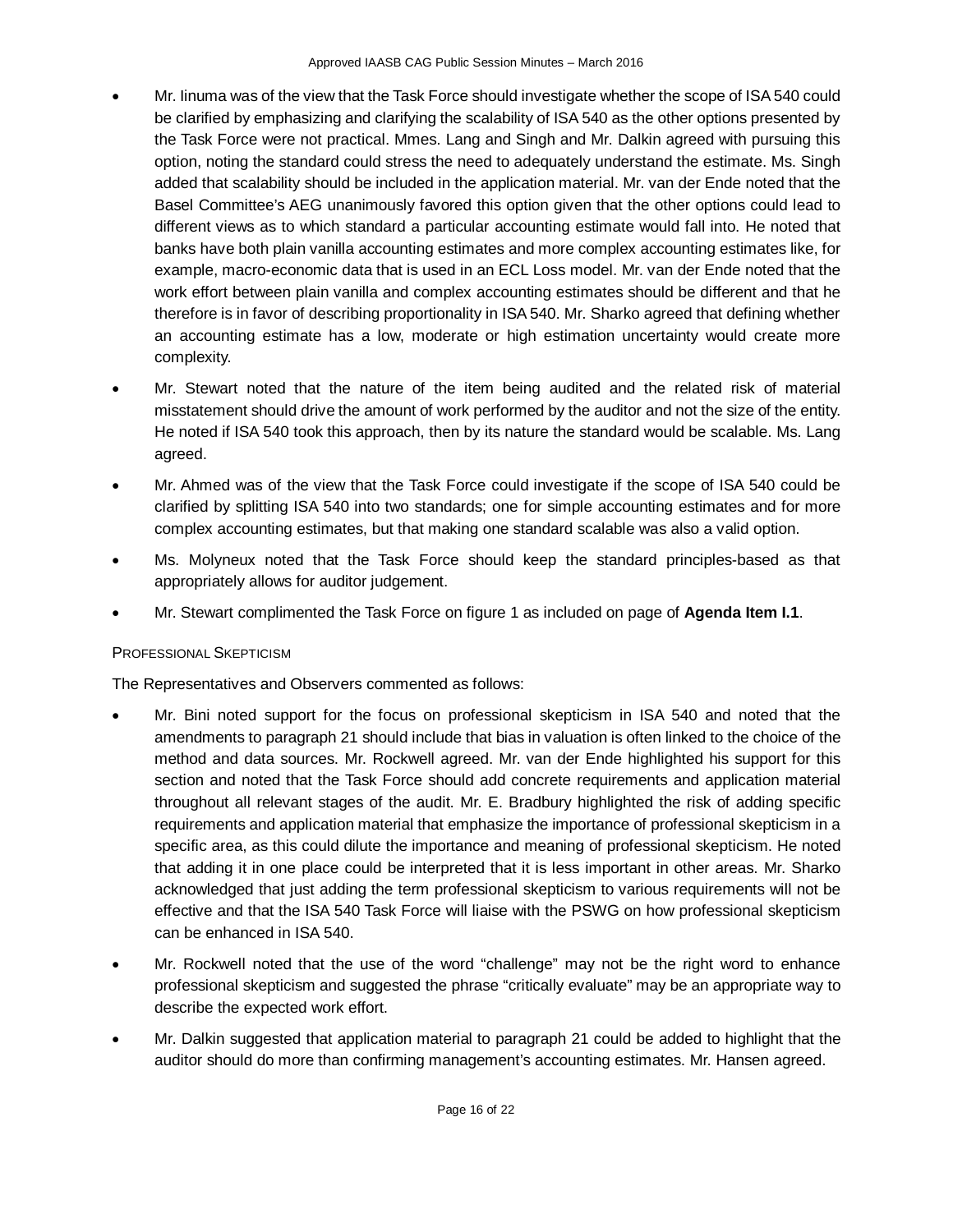- With regards to the material addressing auditor bias, Mr. Hansen noted that, if the auditor is biased, the auditor is not independent and therefore should not have accepted the engagement. He suggested the focus of the Task Force should be on whether the auditor appropriately considered alternative approaches. Mr. Nicholson was of the view that auditor bias is more about objectivity rather than independence. Mr. Stewart suggested that the concept of auditor bias and familiarity with the entity being audited could be described differently to clearly distinguish it from independence issues. Mr. Sharko agreed and explained that the material addressing auditor bias is about inherent biases, as everyone has a certain bias based on, for example, prior experiences or views.
- Ms. Molyneux noted that there is also bias in the choice of models and suggested that the Task Force should elaborate more on that. Ms. Lang added that there is also industry bias as certain ranges are used in an industry, and that it is important for auditors to understand the industry in order be able to challenge an entity's assumptions. Mr. Sharko noted that the Task Force has not yet looked into industry bias, but will take it into account in future discussions.

### RISK ASSESSMENT PROCEDURES AND RELATED ACTIVITIES

- Ms. Elliott supported moving the phrase '"an understanding of the data on which they are based" to a separate bullet and adding the governance over such data. Messrs. Iinuma and Stewart agreed. Ms. Elliott also noted that future application material will make the changes clearer. Mr. Sharko confirmed that there has been discussions within the Task Force and during outreach about data and governance and that the Task Force has not started drafting application material yet.
- With respect to paragraph 8(a) of ISA 540, Mr. van der Ende asked the Task Force to consider whether, in addition to the applicable financial reporting framework, guidelines with similar status could be added. Application material could highlight, for example, that these guidelines should be set by a global organization, such as the Basel Committee, with due process.
- Mr. van der Ende noted that it should be made clearer when the auditor should perform the procedures as required by paragraph 8(c) of ISA 540.
- With respect to paragraph 8(c)(ii) of ISA 540, Ms. Lopez noted the importance of application material highlighting that management should take ownership for the data on which the accounting estimate is based when it has been obtained from an external source. Mr. James added that regulators have concerns about the auditor's work effort on the reliability of data that has been obtained from external sources and urged the Task Force to address this issue in the revision of ISA 540. Mr. Sharko noted that the Task Force has discussed the matter and that section B-6.1 of **Agenda Item I.1** includes the Task Force's preliminary views on using the work of others, including third-party data sources.
- Mr. Stewart questioned whether paragraph  $8(c)(vi)$  of ISA 540 covers the consistency in the process to set accounting estimate year over year given its importance.
- Mr. Stewart questioned whether the role of the auditor should vary based on whether the accounting standards require management to make a best estimate and, at other times, a reasonable estimate. He furthermore noted that using the word "challenge" would be better suited when auditing a "best estimate" and "evaluate" when auditing a "reasonable estimate". Mr. Hansen added that it would be useful to have guidance that explains how the auditor should assess wide variances between management's accounting estimate and the auditor's or variances within an entity. Mr. Sharko noted that the Task Force has discussed ranges and variations within a range and that the matter will be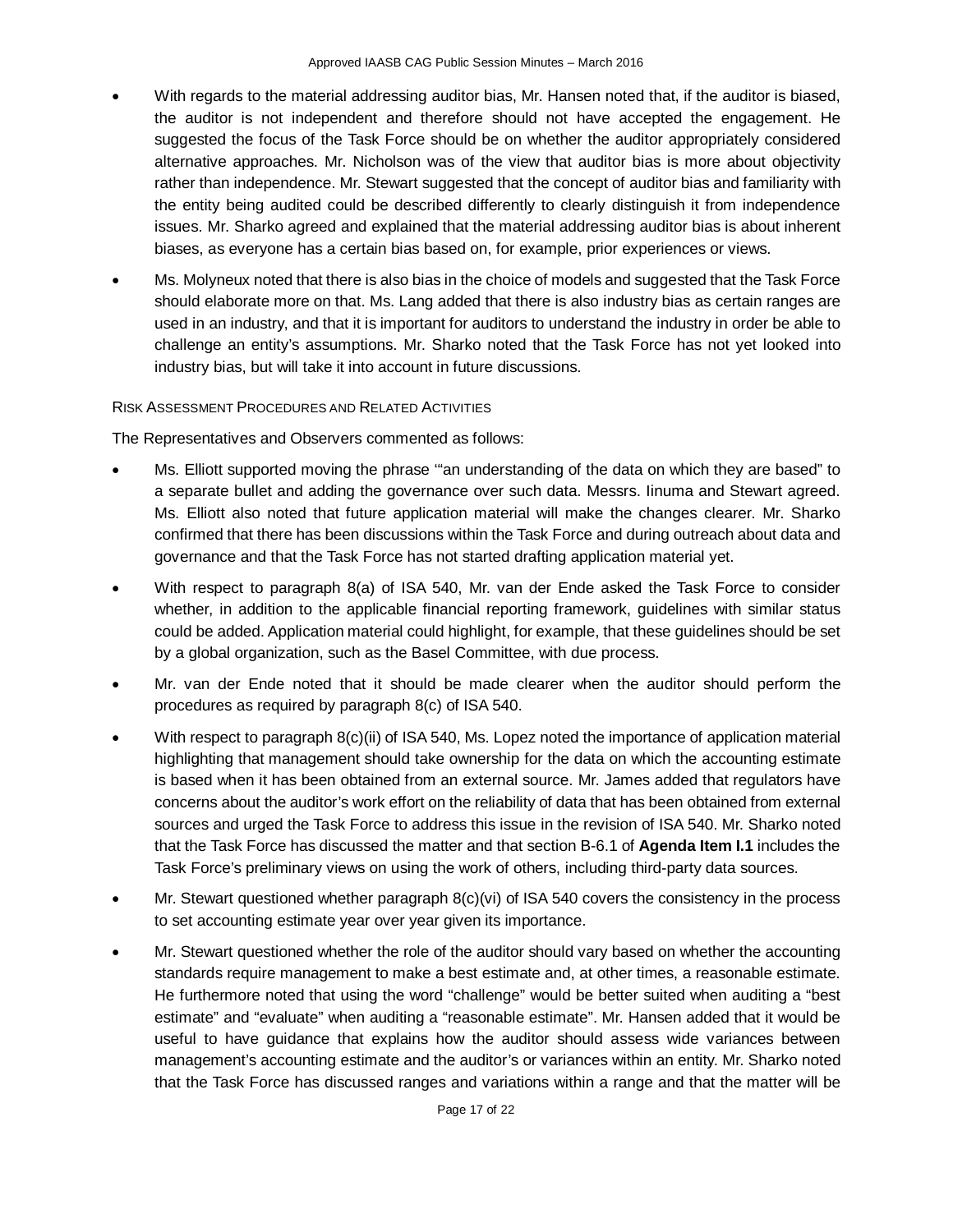brought to the CAG at a later stage. He noted that the Task Force will also consider what the effect of accounting standards is on the auditor's work effort on accounting estimates.

- Mr. van der Ende noted that a majority of the Basel Committee's AEG was of the view that the binary choice between significant and non-significant is not sufficient as risk is a continuum and that the ECL model should always be a significant risk. He also noted that the auditor should communicate with TCWG to assist the auditor in addressing some of the audit challenges that arise during the development process of models, and that the term "may assist" was not strong enough.
- Mr. Stewart noted that adding back testing as an option for performing a retrospective review could be useful as this draws out any bias that might have been included in management's past processes.
- Mr. van der Ende supported the principles behind new requirement 8A of ISA 540.
- Ms. Molyneux noted that professional skepticism in the risk assessment could be enhanced by adding application material that would have the auditor focus on the internal consistency of management's assumptions so that similar assumptions are used across different departments. She also noted that professional skepticism could be strengthened by assessing the corporate culture.

### IDENTIFICATION AND ASSESSMENT OF THE RISK OF MATERIAL MISSTATEMENT

The Representatives and Observers commented as follows:

- Mr. Stewart questioned whether revised paragraph 10 of ISA 540 as proposed by the Task Force is still principles-based and noted that the amount of detail included would be expected in application material. Mr. Dalkin agreed. Mr. Sharko responded that the Task Force moved application material to the requirement as regulators indicated that auditors did not appear to be taking the application material into account, and doing so further emphasizes what is expected of auditors. Mr. James agreed but was not certain that the manner in which this material would be drafted would be sufficiently enforceable. Mr. Dalkin noted that if auditors are not taking application material into account, it may be more indicative of an execution issue rather than a need to change to a requirement.
- Mr. Dalkin noted that paragraph 10 of ISA 540 as drafted limits the scalability of ISA 540. Mr. E. Bradbury agreed and added that the requirement as redrafted is potentially limiting and could stimulate a checklist mentality and could inappropriately be perceived as an all-inclusive list. He suggested to change "shall take into account" to "may take into account" in the preface to the bullets. Mr. Sharko responded that, because it is a requirement, "shall" is needed but the Task Force will consider the points raised.
- Mr. Rockwell suggested ISA 540 have a requirement that requires the auditor to assess the relevant factors and have, in addition, in the application material a non-exclusive list of other factors.

### RESPONSES TO IDENTIFIED RISK OF MATERIAL MISSTATEMENT

The Representatives and Observers commented as follows:

• Mr. Stewart noted that possible changes to paragraph 13 of ISA 540 requires more persuasive audit evidence for accounting estimates with a higher estimation uncertainty and he questioned whether that is audit evidence that is more persuasive or more of the persuasive evidence and if that matters. Based on Figure 1 as included in **Agenda Item I.1**, Mr. Stewart expects it to be the latter. Mr. Sharko highlighted that this is probably the case but that the Task Force will further look into this. He also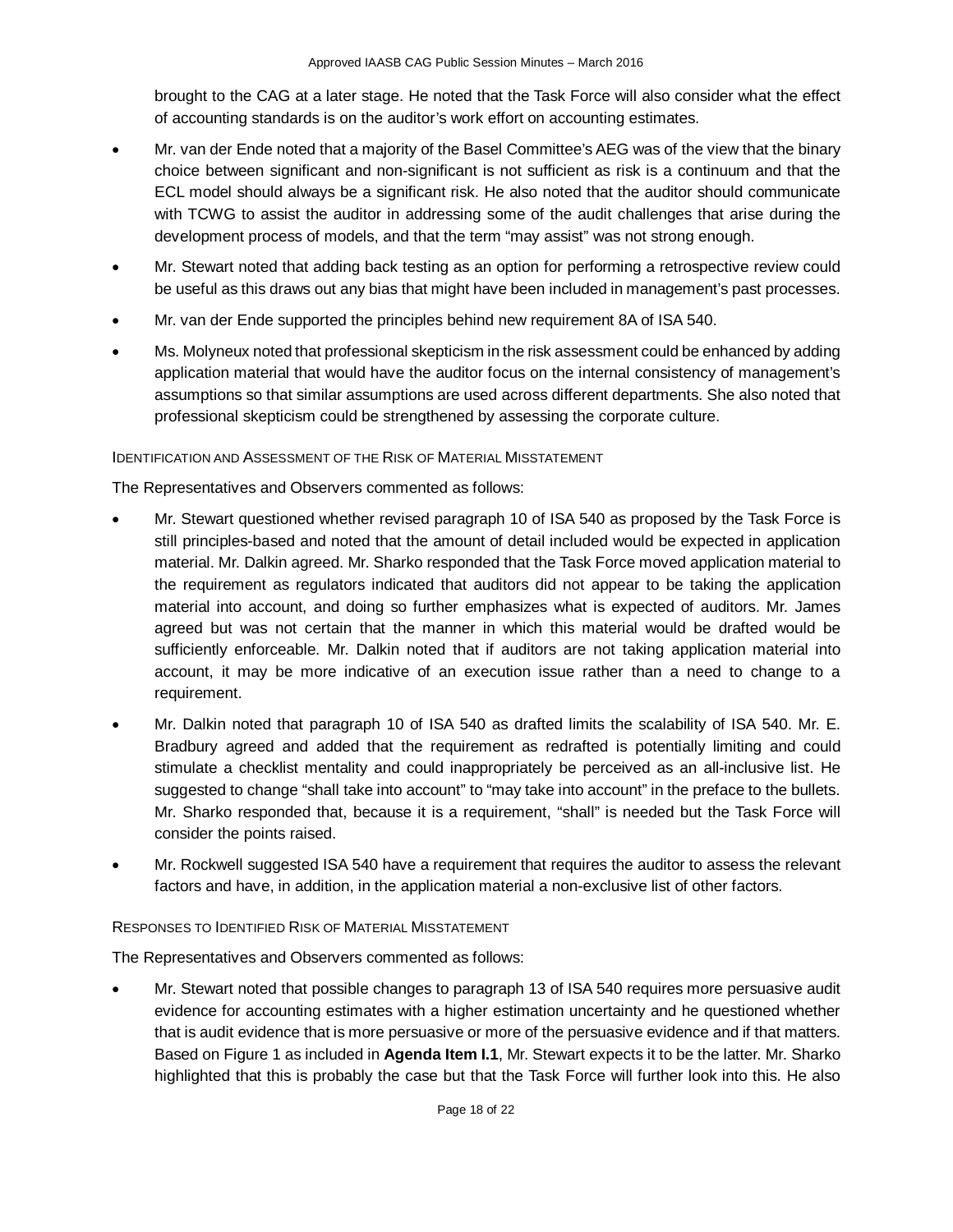noted that this is one of the areas where changes have been made to emphasize the scalability of ISA 540.

• Mr. E. Bradbury questioned how inspectors will assess the changed wording in paragraph 13 of ISA 540 and how much evidentiary documentation they will be expecting based on the new wording. He provided the CAG with an example how evidentiary documentation has, in his opinion, gone too far in the United States. Mr. Sharko noted that, in many of the inspection findings, the lack of documentation of judgements did not mean that the auditor had not obtained sufficient and appropriate audit evidence.

### OTHER CONSIDERATIONS

The Representatives and Observers commented as follows:

- Mr. James supported more guidance on third-party data sources in ISA 540 and noted that the reliability of data provided by third-party data sources depends on the observability of inputs and the complexity of the methodologies used for generating the data.
- Mr. Hansen noted that the PCAOB has been looking closely at the use of third-party data sources. Since the auditor may not be able to access the third-party data sources' systems and controls, he suggested that the application material highlight that the auditor can compare the third-party data to data from another source to get comfortable with the data received from the third-party data source. Mr. Sharko noted that third-party data sources are an important topic and noted that the Task Force might include guidance from IAPN 1000. He also noted that the Task Force is closely following the PCAOB's work and the Task Force will discuss what an auditor should do when there is only one data source and what the auditor should do if there are differences between two data sources. Mr. Rockwell questioned whether the auditor is sufficiently competent to assess which of two competing data sources is appropriate to use.
- Mr. Yoshii was of the view that the auditor's work effort on disclosures related to accounting estimates should be strengthened, as investors and analyst cannot interpret the financial results of a company without sufficient disclosures. Mr. James agreed.
- Mr. Rockwell noted that, with respect to disclosures, he would support the auditing standard going beyond the financial reporting framework as financial reporting frameworks, like IFRS, don't cover all legal obligations that entities are subject to. Ms. Lang noted that adding disclosure requirements to ISA 540 should be carefully considered, as doing so will add more complexity in certain audits. Mr. Sharko questioned whether it is desirable that financial statements under the same financial reporting framework have different disclosures and whether it is really needed that the auditing standards go beyond the financial reporting framework.
- Ms. Molyneux noted she is in favor of a new requirement or application material that highlights that accounting estimates with a high estimation uncertainty could be a key audit matter.

Mr. Sharko thanked the Representatives and Observers for their comments and noted that CAG members would be offered the opportunity in April to be updated via teleconference on the IAASB's discussions at its March 2016 meeting.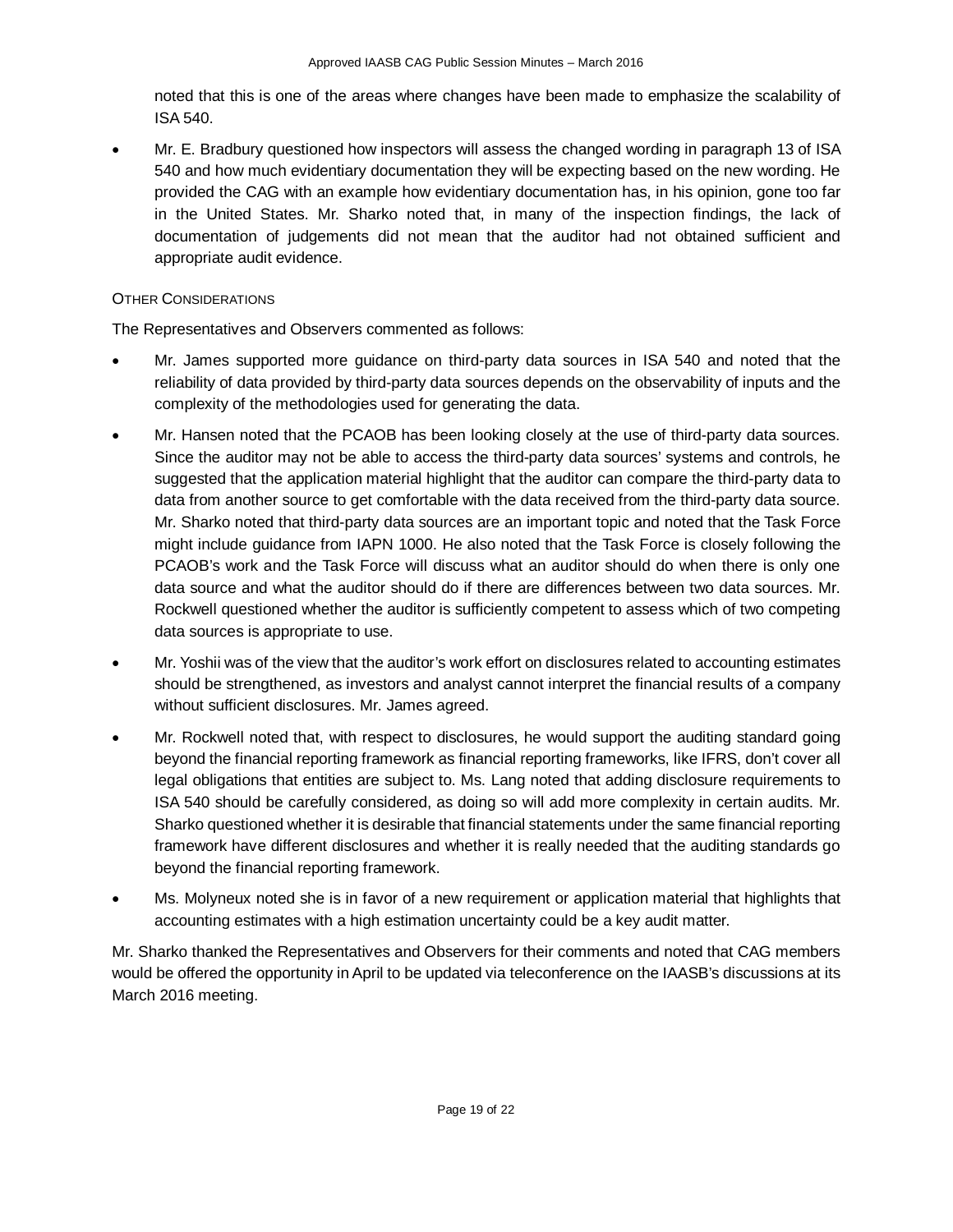### **Integrated Reporting and Agreed-upon Procedures (Agenda Item K)**

- Integrated Reporting To *RECEIVE* an update on the status of the project and *REPORT BACK* on the September 2015 meeting
- Agreed-upon Procedures To *RECEIVE* an update on the status of the project and the issues identified
- Integrated Reporting and Agreed-upon Procedures To *HIGHLIGHT* feedback from the breakout sessions

Ms. Kelsall introduced the topic of integrated reporting by starting with a reflection on the report back on the September 2015 CAG meeting (as included in **Agenda Item K.1**) and how input was taken into account. She introduced the draft discussion paper (**Agenda Item K.1.1**) by: (i) providing insight into the actions undertaken while developing the draft discussion paper; (ii) the conclusions from these actions; and (iii) the focus of the draft discussion paper.

Mr. Salole introduced the topic of agreed-upon procedures. He informed the CAG about (i) the key messages from outreach; (ii) the key issues identified that need to be addressed; and (iii) the Working Group's preliminary views on the ways forward.

Ms. Kelsall and Mr. Salole also provided further background to the questions for the break-out session

After these introductions, the Representatives and Observers broke out in three groups to discuss three specific questions, following which Ms. Kelsall Messrs. Grabowski and Salole summarized the key highlights of the discussions.

INTEGRATED REPORTING AND OTHER EMERGING FORMS OF EXTERNAL REPORTING (EER)

- There was much support for (i) the broader approach of credibility and trust; (ii) the view that the practitioner is not the only one contributing to credibility and trust; and (iii) the view that other factors, both internal and external to the reporting entity, play a role.
- It was noted that trust in the profession performing audits of financial statements has been built over time, including by SMPs. Therefore, it was suggested that the IAASB consider how it could prevent undermining this trust, given that competencies still need to be developed to perform these types of engagements. It was noted that also other disciplines are performing professional services with regard to EER. There were suggestions for the IAASB to consider both the competencies that are needed, including the ability to operate in multidisciplinary teams, and the relationship between the practitioner who is a professional accountant and the subject-matter specialized practitioners.
- In relation to the professional services addressed in the draft discussion paper, it was noted that this would need to be demand-led, with demand coming from both internal and external stakeholders. This in turn would be the basis for the type of services that need to be covered by the International Standards. It was noted that the demand from investors, in particular asset managers and rating agencies, is growing. Caution was expressed about considering developing standards for professional services outside the current scope of the International Standards. Rather, it was suggested the IAASB could consider whether direct engagements could be used to meet certain demands.
- There was support for exploring innovation in EER and assurance, including the role of information technology in delivering the information, such as continuous provision of information. As a next step,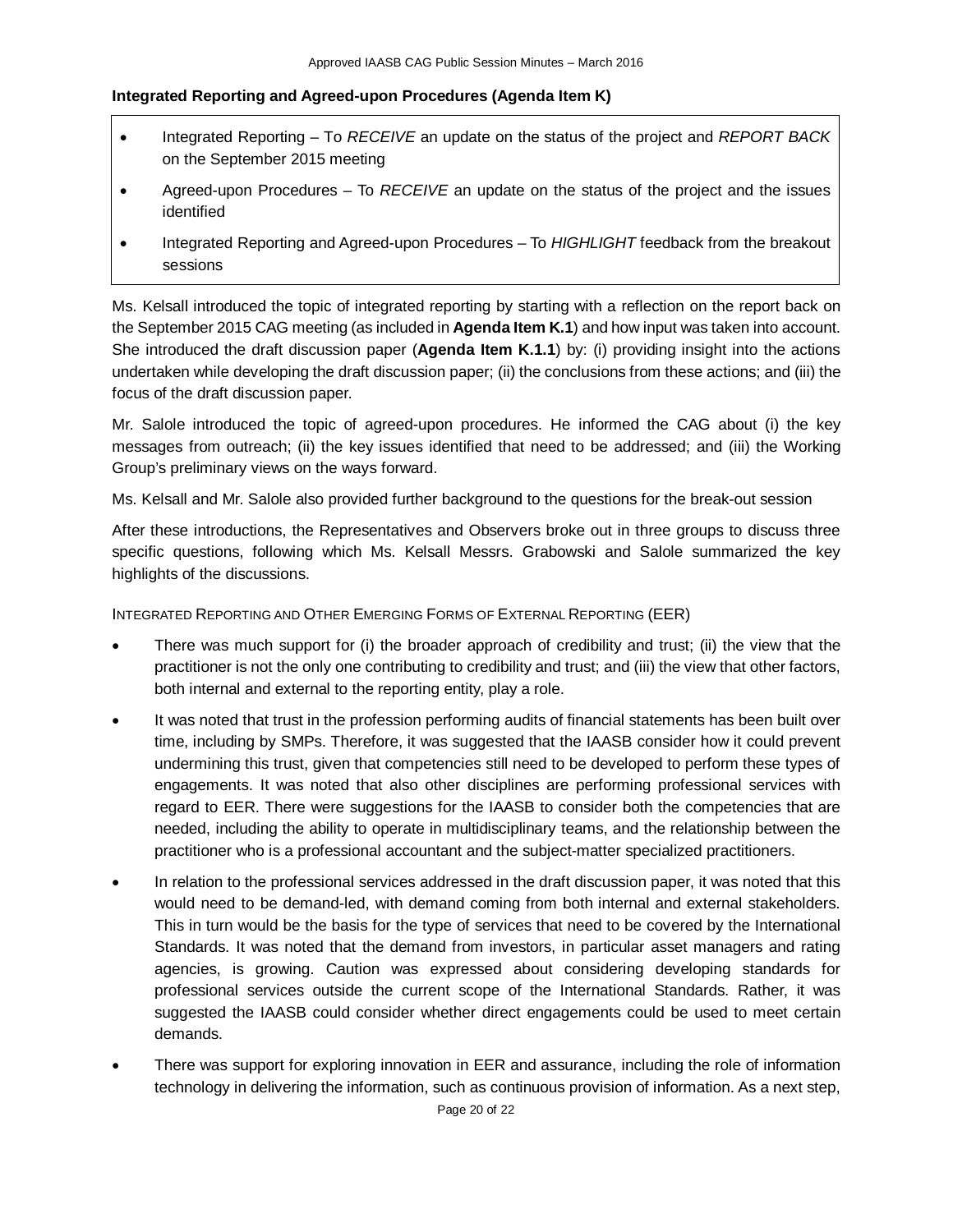some suggested the Working Group could explore whether the International Standards are "fit for purpose", including whether innovations the IAASB has already made in the standards, such as communicating key audit matters, could be used in this area.

- It was suggested to consider the maturity of reporting systems and whether it would be useful for the Working Group to develop a view as to what a sufficiently mature reporting system may look like from the perspective of the practitioner.
- It was also suggested that the Working Group include the SMP angle more explicitly and explore in more detail how the concept of materiality would apply in EER.
- There were mixed views on the timeframe in which to take action. Some noted that the IAASB has been monitoring this area for a while and that it is time to take more substantial action, recognizing that developments can turn quickly. Others cautioned not to take action too quickly, but to continue with active monitoring, since EER is still developing and changing. In addition, it was suggested that the trade-offs between quick and timely information and the costs involved in achieving this needed to be taken into account. In addition, it was noted that at this early stage of EER there is a risk that performing assurance engagements on non-financial information that is integrated in annual reporting may delay financial reporting.

# AGREED-UPON PROCEDURES

- On the question of whether IAASB's International Standards could allow for reporting on a multiscope engagement via one report, it was suggested that deciding on this matter would require more background to the engagement, such as who the audience is, the nature of the engagement and what was agreed on the engagement. It was suggested by some that practitioners should not be prohibited from doing so unless there are restrictions due to laws and regulations. With respect to the challenges and advantages of a multi-scope report, it was noted that having multiple topics in a report could lead to possible confusion or unwarranted comfort by the reader of the report or other users. On the other hand, it was noted that explaining what the goal of the reports is might alleviate this.
- On the restricted use of the report of factual findings, there was some suggestion to continue to restrict the use of the report, but not to restrict its distribution as the distribution cannot be controlled once the report is published. To prevent misinterpretation about the scope of an agreed-upon procedures engagement, it was suggested to that the report could be very explicit to the reader about the purpose and use of the report of factual findings.

Ms. Kelsall and Mr. Salole thanked the Representatives and Observers for the fruitful discussions during the break-out session.

Prof. Schilder noted that the key message is to continue the information-gathering, but with the noted caution.

# **Closing Remarks (Agenda Item L)**

# PIOB OBSERVERS REMARKS

Mr. Holm noted the good and robust discussions that were held during this CAG meeting, highlighting the Representatives' and Observers' active participation and that the WGs and TFs have been very responsive to the input received. He furthermore noted that he received a lot of valuable input for the PIOB's upcoming meeting.